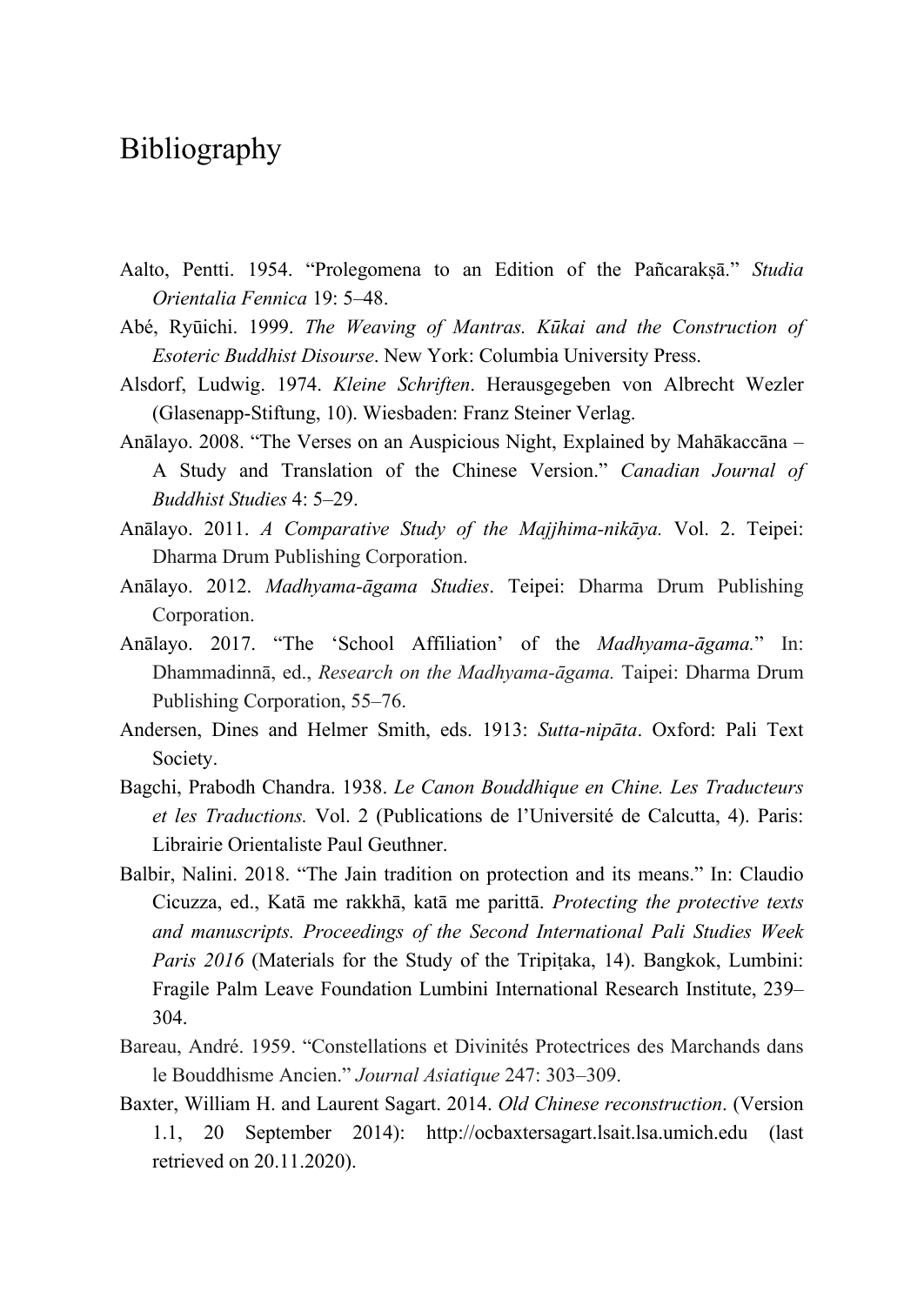272 Bibliography

- Beal, Samuel. [1911] 1973. *The Life of Hiuen-Tsiang*. *By the Shaman Hwui Li.*  Delhi: Munshiram Manoharlal.
- Bendall, Cecil, ed. [1897–1902] 1970. *Çikshāsamuccaya. A compendium of Buddhistic teaching compiled by Çāntideva. Chiefly from earlier Mahāyānasūtras*. Osnabrück: Biblio Verlag.
- Bendall, Cecil. 1880. "The Megha-sūtra." *Journal of the Royal Asiatic Society of Great Britain and Ireland*, New Series 12/2: 286–311.
- Bendall, Cecil and W. H. D. Rouse [1922] 1971. *Śikshā-samuccaya: a compendium of Buddhist doctrine compiled by Śāntideva*. *Chiefly from earlier Mahāyānasūtras.* Translated from the Sanskrit. Delhi: Motilal Banarsidass.
- Bentor, Yale. 1995. "On the Indian Origin of the Tibetan Practice of Depositing Relics and *Dhâraṇî*s in Stûpas and Images." *Journal of the American Oriental Society* 115/2: 248–261.
- Bernhard, Franz, ed. 1965. *Udānavarga. Band I. Einleitung, Beschreibung der Handschriften, Textausgabe, Bibliographie* (Abhandlungen der Akademie der Wissenschaften in Göttingen, Philologisch-historische Klasse, 3. Folge, Nr. 54). Göttingen: Vandenhoeck & Ruprecht.
- Bernhard, Franz. 1967. "Zur Entstehung einer Dhāraṇī." *Zeitschrift der Deutschen Morgenländischen Gesellschaft* 117: 148–165.
- Bharati, Agehananda. 1965. *The Tantric Tradition.* London: Rider and Company.
- Bhattacharyya, D. C. 1972. "The Five Protective Goddesses of Buddhism." In: Pratapaditya Pal, ed., *Aspects of Indian Art. Papers presented in a symposium at the Los Angeles County Museum of Art, October 1970.* Leiden: Brill, 85–92.
- Bischoff, Frédéric A., ed. 1956. *Contribution à l'étude des divinités mineures du bouddhisme tantrique: Ārya Mahābala-nāma-Mahāyānasūtra: Tibétain (mss. de Touen-houang) et Chinois.* Paris: Librarie Orientaliste Paul Geuthner.
- Bode, Mabel H. [1909] 1965. *The Pali Literature of Burma*. Rangoon: Burma Research Society.
- Bodhi. 2000. *The Connected Discourses of the Buddha. A Translation of the Saṃyutta Nikāya.* Boston: Wisdom Publications.
- Bodhi. 2012. *The Numerical Discourses of the Buddha. A Tranlsation of the Aṅguttara Nikāya. Translated from the Pāli.* Boston: Wisdom Publications.
- von Böhtlingk, Otto and Rudolf von Roth. 1855–1875. *Sanskrit-Wörterbuch.* St. Petersburg: Eggers.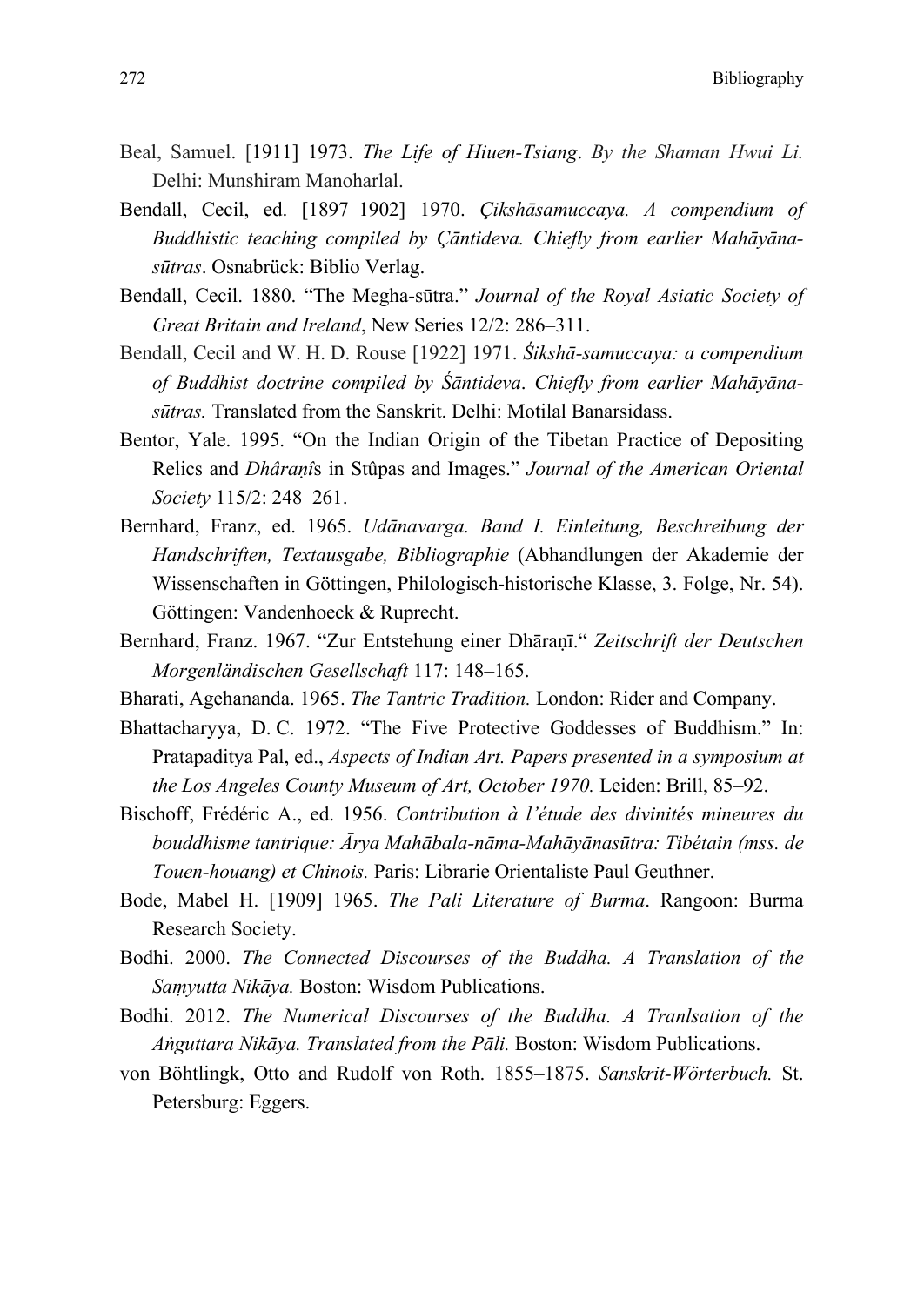- Bongard-Levin, G. M. and M. I. Vorobyova-Desyatovskaya. 1986. *Indian Texts from Central Asia [Leningrad Manuscripts Collection].* Tokyo: International Institute for Buddhist Studies.
- Bongard-Levin, Gregory, Daniel Boucher, Takamichi Fukita and Klaus Wille, eds. 1996. "The Nagaropamasūtra: An Apotropaic Text from the Saṃyuktāgama. A Transliteration, Reconstruction, and Translation of the Central Asian Sanskrit Manuscripts." *Sanskrit-Texte aus dem buddhistischen Kanon: Neuentdeckungen und Neueditionen*. *Dritte Folge* (Sanskrit-Wörterbuch der buddhistischen Texte aus den Turfan-Funden, Beiheft 6). Göttingen: Vandenhoeck & Ruprecht, 7–131.
- Boucher, Daniel. 1998. "Gāndhārī and the Early Chinese Buddhist Translations Reconsidered: The Case of the *Saddharmapuṇḍarīkasūtra*." *Journal of the American Oriental Society* 118/4: 471–506.
- Braarvig, Jens. 1985. "*Dhāraṇī and Pratibhāna*: Memory and Eloquence of the Bodhisattvas." *Journal of the International Association for Buddhist Studies* 8: 17–29.
- Braarvig, Jens. 1997. "Bhavya on Mantras: Apologetic Endeavours on Behalf of the Mahāyāna." In: Agata Bareja-Starzyńska and Marek Mejor, eds., *Aspects of Buddhism. Proceedings of the International Seminar on Buddhist Studies*. Warsaw: Oriental Institute, 31–38.
- Braarvig, Jens, ed. 2000–2016. *Manuscripts in the Schøyen Collection. Buddhist Manuscripts*. Vol. I–IV. Oslo: Hermes Publishing.
- Braarvig, Jens and Ulrich Pagel. 2006. "Fragments of the Bodhisattvapiṭakasūtra." In: Jens Braarvig, ed., *Manuscripts in the Schøyen Collection. Buddhist Manuscripts*. Vol. 3. Oslo: Hermes Publishing, 11–88.
- Brough, John, ed. 1962. *The Gāndhārī Dharmapada. Edited with an Introduction and Commentary.* London: Oxford University Press.
- Brown, Norman. 1968. "The Metaphysics of the Truth Act (\**Satyakriyā*)." *Mélanges d'indianisme: à la mémoire de Louis Renou, membre de l'Institut, professeur à la Sorbonne.* Paris: Boccard, 171–177.
- Brown, Norman. 1978. "Duty as Truth in Ancient India." In: Rosane Rocher, ed., *India and Indology. Selected Articles by W. Norman Brown.* Delhi, Varanasi: Motilal Banarsidass, 102–119.
- Burchett, Patton E. 2008. "The 'Magical' Language of Mantra." *Journal of the American Academy of Religion*, 1–37.
- Burgess, James. 1881. "Ḍambaḷ Buddhist Inscriptions of Ś. 1017." *Indian Antiquary* 10: 273–4.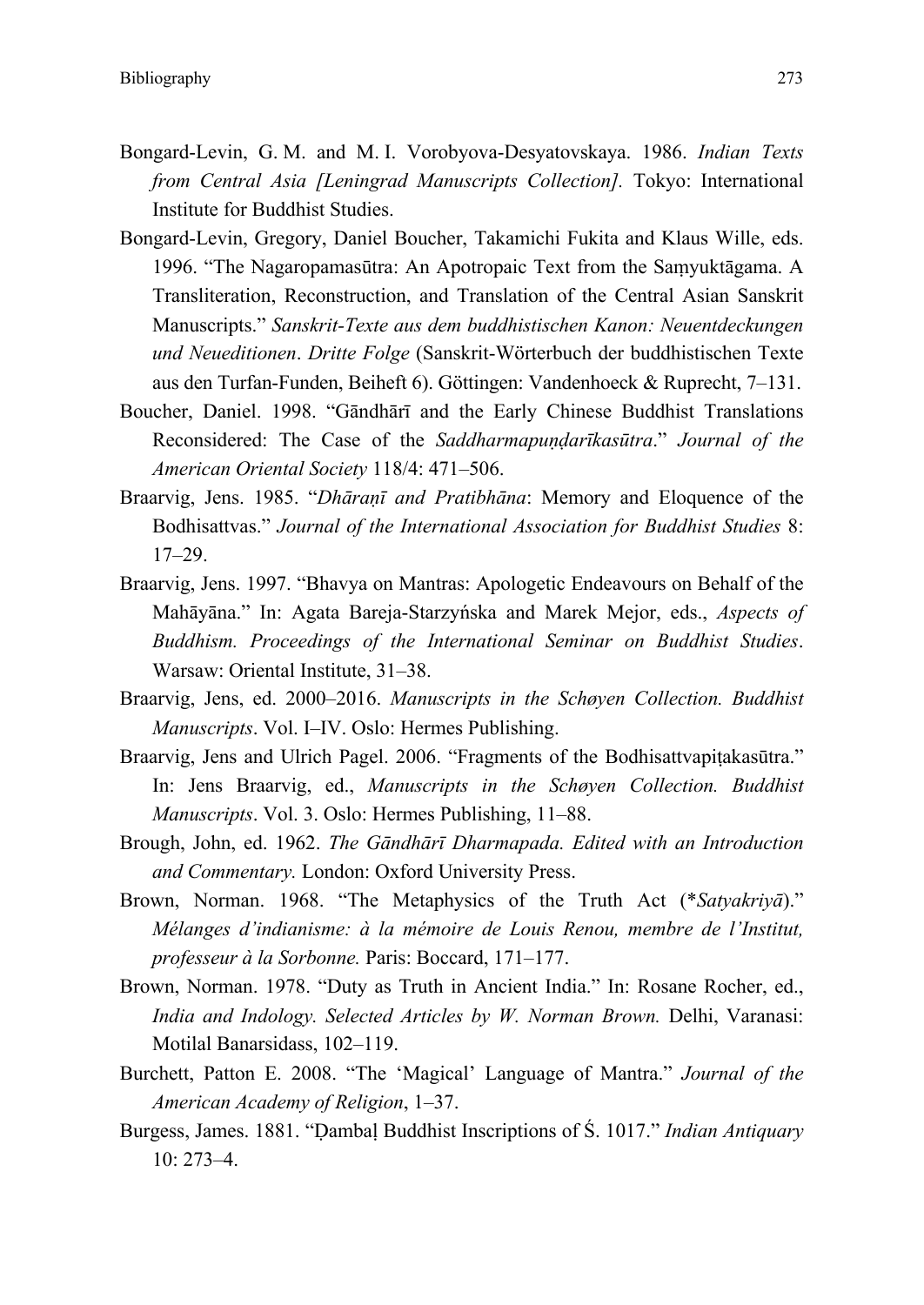- Burlingame, Eugene Watson. 1917. "The Act of Truth (Saccakiriya): A Hindu Spell and Its Employment as Psychic Motif in Hindu Fiction." *Journal of the Royal Asiatic Society of Great Britain and Ireland* 49: 429–467.
- Chalmers, Robert, ed. [1896–1899] 1977. *The Majjhima-Nikāya*. Vol. III. London: Pali Text Society.
- Chavannes, Edouard. 1894. *Mémoires composé à l'époque de la grande dynastie T'ang sur les religieux éminents qui allèrent chercher la loi dans les pays d'occident par I-Tsing.* Paris.
- Chen, Chu-Fen. 2003. "Vowel Length in Middle Chinese Based on Buddhist Sanskrit Transliterations." *Language and Linguistics* 4/1: 29–45.
- Ching, Chao-Jung. 2015. "Rethinking "MQR": On a Location where Texts were found in the Kizil Grottes." *Journal of the International Association of Buddhist Studies* 38: 271–293.
- Chung, Jin-il. 2008. *A Survey of the Sanskrit Fragments Corresponding to the Chinese Saṃyuktāgama.* Tokyo: Sankibo Busshorin.
- Chung, Jin-il. 2009. "Ein drittes und viertes Daśabala-sūtra." *Sankō Bunka Kenkyūjo Nenpō (Annual of the Sankō Research Institute for the Studies of Buddhism)* 40:  $1-32.$
- Cicuzza, Claudio, ed. 2018. Katā me rakkhā, katā me parittā. *Protecting the protective texts and manuscripts. Proceedings of the Second International Pali Studies Week Paris 2016* (Materials for the Study of the Tripitaka, 14). Bangkok, Lumbini: Fragile Palm Leave Foundation Lumbini International Research Institute.
- Cone, Margaret, ed. 1989. "Patna Dharmapada, Part I: Text." *Journal of the Pali Text Society* 13: 101–217.
- Copp, Paul. 2005. *Voice, Dust, Shadow, Stone: The Makings of Spells in Medieval Chinese Buddhism*. Ph.D. dissertation, Princeton University.
- Copp, Paul. 2008a. "Altar, Amulet, Icon. Transformations in *Dhāraṇī* Amulet Culture, 740-980." *Cahiers d'Extrême Asie* 17: 239–264.
- Copp, Paul. 2008b. "Notes on the Term "Dhāraṇī" in Medieval Chinese Buddhist Thought." *Bulletin of the School of Oriental and African Studies* 71/3: 493–508.
- Copp, Paul. 2011. "Dhāraṇī Scriptures." In: Charles D. Orzech, Henrik H. Sørensen and Richard K. Payne, eds., *Esoteric Buddhism and the Tantras in East Asia.*  Leiden, Boston: Brill, 176–180.
- Copp, Paul. 2012. "Anointing Phrases and Narrative Power: A Tang Buddhist Poetics of Incantation." *History of Religions* 52/3: 142–172.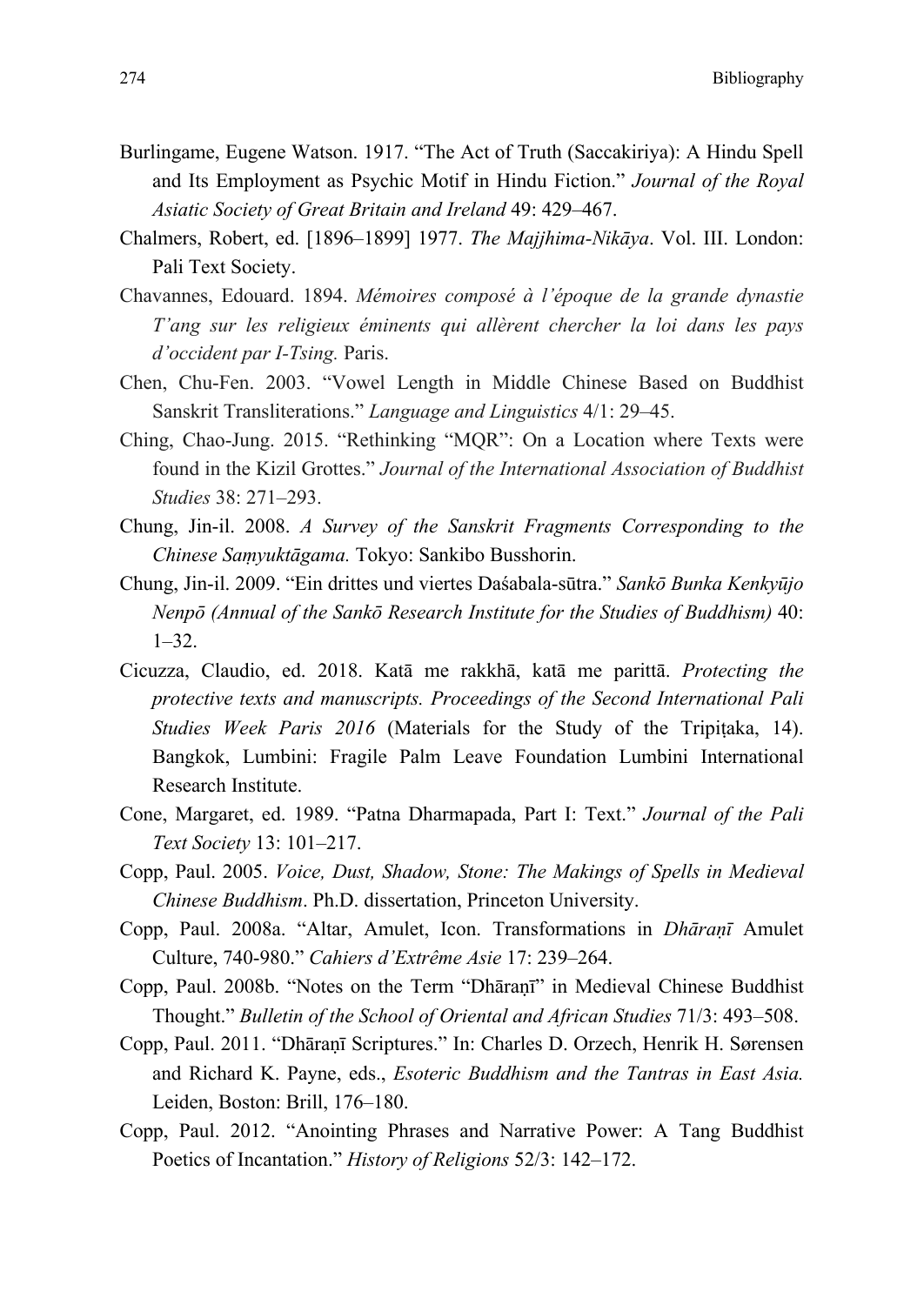- Copp, Paul. 2014. *The Body Incantatory: Spells and the Ritual Imagination in Medieval Chinese Buddhism*. New York: Columbia University Press.
- Cowell, Edward B. and F. W. Thomas, tr. 1897. *The Harṣa-carita of Bāṇa.* London.
- Cowell, Edward B. and Robert Alexander Neil, eds. [1886] 1970. *The Divyâvadâna: a Collection of Early Buddhist Legends*. Cambridge: University Press.
- Cribb, Joe. 1984–85. "The Sino-Kharosthi Coins of Khotan. Their Attribution and Relevance to Kushan Chronology." *The Numismatic Chronicle* 144: 129–152, 145: 136–149 (2 parts).
- Davidson, Ronald M. 2009. "Studies in Dhāraṇī Literature I: Revisiting the Meaning of the Term *Dhāraṇī*." *Journal of Indian Philosophy* 37/2: 97–147.
- Davidson, Ronald M. 2014a. "Studies in Dhāraṇī Literature II: Pragmatics of dhāraṇīs." *Bulletin of the School of Oriental and African Studies* 77/1: 5–61.
- Davidson, Ronald M. 2014b. "Studies in Dhāraṇī Literature III: Seeking the Parameters of a Dhāraṇī-piṭaka, the Formation of the Dhāraṇūsaṃgrahas, and the Place of the Seven Buddhas." In: Richard K. Payne, ed., *Scripture: Canon: Text: Context. Essays Honoring Lewis Lancaster.* Berkeley: Institute of Buddhist Studies and BDK America, 119–180.
- Davidson, Ronald M. 2017. "Studies in Dhāranī Literature IV: A Nāga Altar in 5<sup>th</sup> Century India." In: István Keul, ed., *Consecration Rituals in South Asia*. Leiden, Boston: Brill, 123–170.
- De, Bhakti (ed.). 2009. *Ārya Drāviḍa Vidyā Rāja. 'Phags pa 'gro ldiṅ ba's rig sṅags kyi rgyal po.* Kolkata: The Asiatic Society.
- De Casparis, J. G. 1956. *Prasasti Indonesia II: Selected Inscriptions from the 7th to the 9th Century A.D.* Bandung: Masu Baru.
- De la Vallée Poussin, Louis. 1895. "The Vidyādharapiṭaka." *Journal of the Royal Asiatic Society of Great Britain and Ireland*: 433–436.
- De la Valleé Poussin, Louis, ed. 1898. *Bouddhisme : études et matériaux. Ādikarmapradīpa. Bodhicaryāvatāraṭīkā*. London: Luzac & Co.
- De Silva, Lilly. 1981. *Paritta. A Historical and Religious Study of the Buddhist Ceremony for Peace and Prosperity in Sri Lanka* (Spolia Zeylanica, 36, part I). Colombo: National Museums of Sri Lanka.
- De Visser, Marinus W. 1919–20. "Die Pfauenkönigin (K'ung-tsioh ming-wang, Kujaki myō-ō)." *Ostasiatische Zeitschrift* 8: 370–387.
- Demiéville, Paul. 1924. "Les versions chinoises du Milindapañha." *Bulletin de l'Ecole française d'Extrême-Orient* 24: 1–258.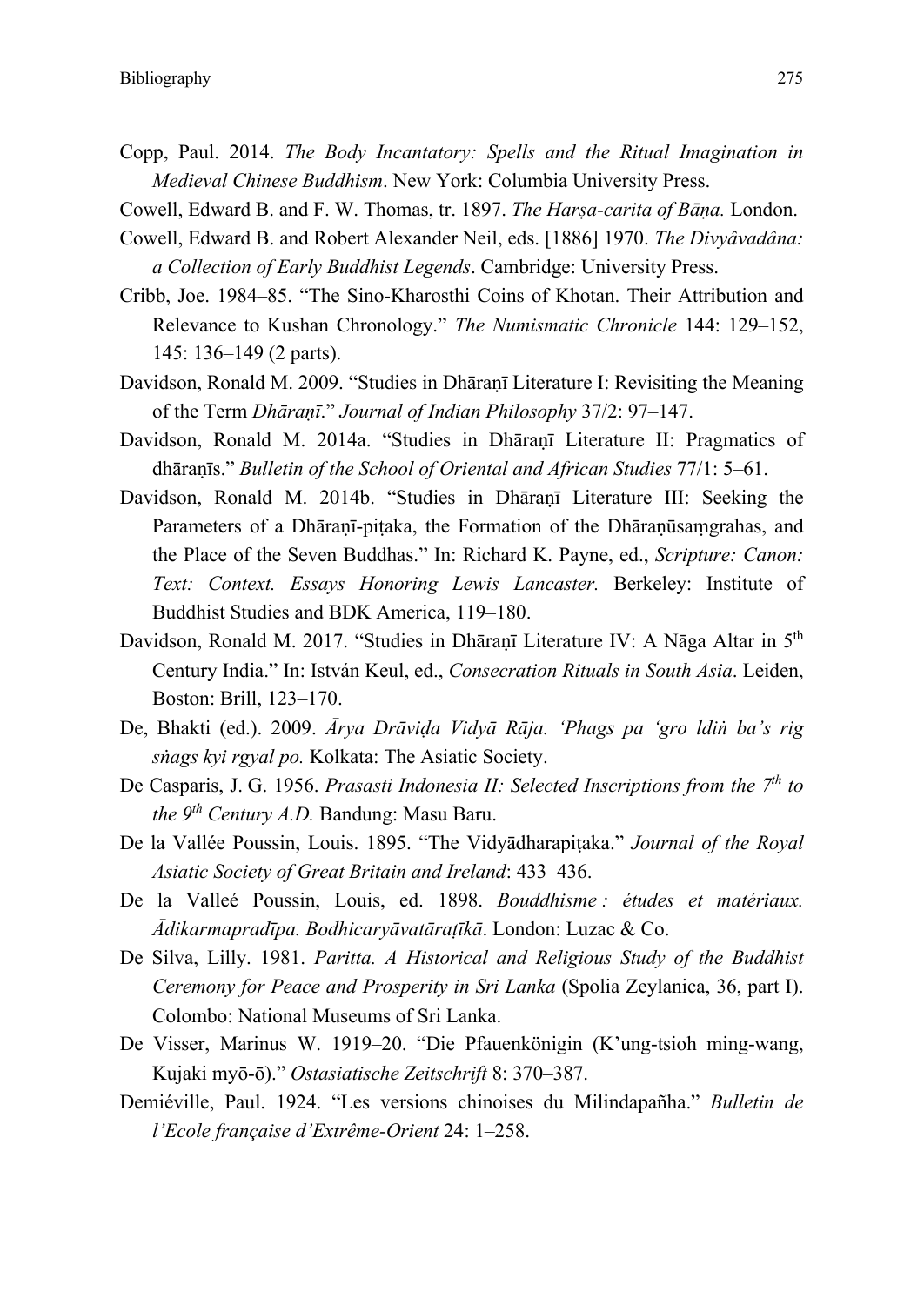- Demiéville, Paul. 1932. "L'origine des sectes bouddhiques d'après Paramārtha." *Mélanges chinois et bouddhiques* 1: 16–64.
- DesJardins, Marc J. F. 2011. *Le sūtra de la Mahāmāyūrī: rituel et politique dans la Chine des Tang (618–907).* Québec: Presses de l'Université Laval.
- Dezső, Csaba. 2010. "Encounters with Vetālas. Studies on Fabulous Creatures I." *Acta Orientala Academiae Scientiarum Hungaricae* 63/4: 391–426.
- Dotson, Brandon. 2007. "'Emperor" Mu rug btsan and the 'Phang thang ma Catalogue." *Journal of the International Association of Tibetan Studies* 3: 1–25.
- Drège, Jean-Pierre. 1999. "Les premières impressions des *dhāraṇī* de Mahāpratisarā." *Cahiers d'Extrême-Asie* 11: 25–44.
- Dutt, Nalinaksha, ed. 1939. *Gilgit Manuscripts*. Vol. I. Srinagar, Kashmir.
- Dutt, Nalinaksha, ed. 1942. *Gilgit Manuscripts.* Vol. III.2. Srinagar, Kashmir.
- Dutt, Nalinaksha, ed. 1966. *Bodhisattvabhūmi: Being the XVth section of Asangapada's Yogacarabhumi. Patna*: K. P. Jayaswal Research Institute.
- Edgerton, Franklin. [1953] 1985. *Buddhist Hybrid Sanskrit Grammar and Dictionary*. 2 Vols. Delhi: Motilal Banarsidass.
- Eimer, Helmut. 1989. *Der Tantra-Katalog des Bu ston im Vergleich mit der Abteilung Tantra des tibetischen Kanjur. Studie, Textausgabe, Konkordanzen und Indices* (Indica et Tibetica, 17)*.* Bonn: Indica et Tibetica Verlag.
- Eimer, Helmut. 1992. *Ein Jahrzehnt Studien zur Überlieferung des tibetischen Kanjur* (Wiener Studien zur Tibetologie und Buddhismuskunde, 28)*.* Wien: Arbeitskreis für Tibetische und Buddhistische Studien Universität Wien.
- Eimer, Helmut. 1999. *The Early Mustang Kanjur Catalogue: A Structured Edition of the mdo sngags bka' 'gyur dkar chag and of Ṅor chen Kun dga' bzaṅ po's bka' 'gyur ro cog gi dkar chag bstan pa gsal ba'i sgron me* (Wiener Studien zur Tibetologie und Buddhismuskunde, 45)*.* Wien: Arbeitskreis für Tibetische und Buddhistische Studien Universität Wien.
- Eltschinger, Vincent. 2001. *Dharmakīrti sur les* mantra *et la perception du suprasensible* (Wiener Studien zur Tibetologie und Buddhismuskunde, 51). Wien: Arbeitskreis für Tibetische und Buddhistische Studien Universität Wien.
- Eltschinger, Vincent. 2008. "Dharmakīrti on Mantras and their Efficiency." In: Editorial Board, ICEBS, eds., *Esoteric Buddhist Studies: Identity in Diversity. Proceedings of the International Conference on Esoteric Buddhist Studies, Koyasan University, 5 Sept.–8.Sept. 2006*. Koyasan: Koyasan University, 273– 289.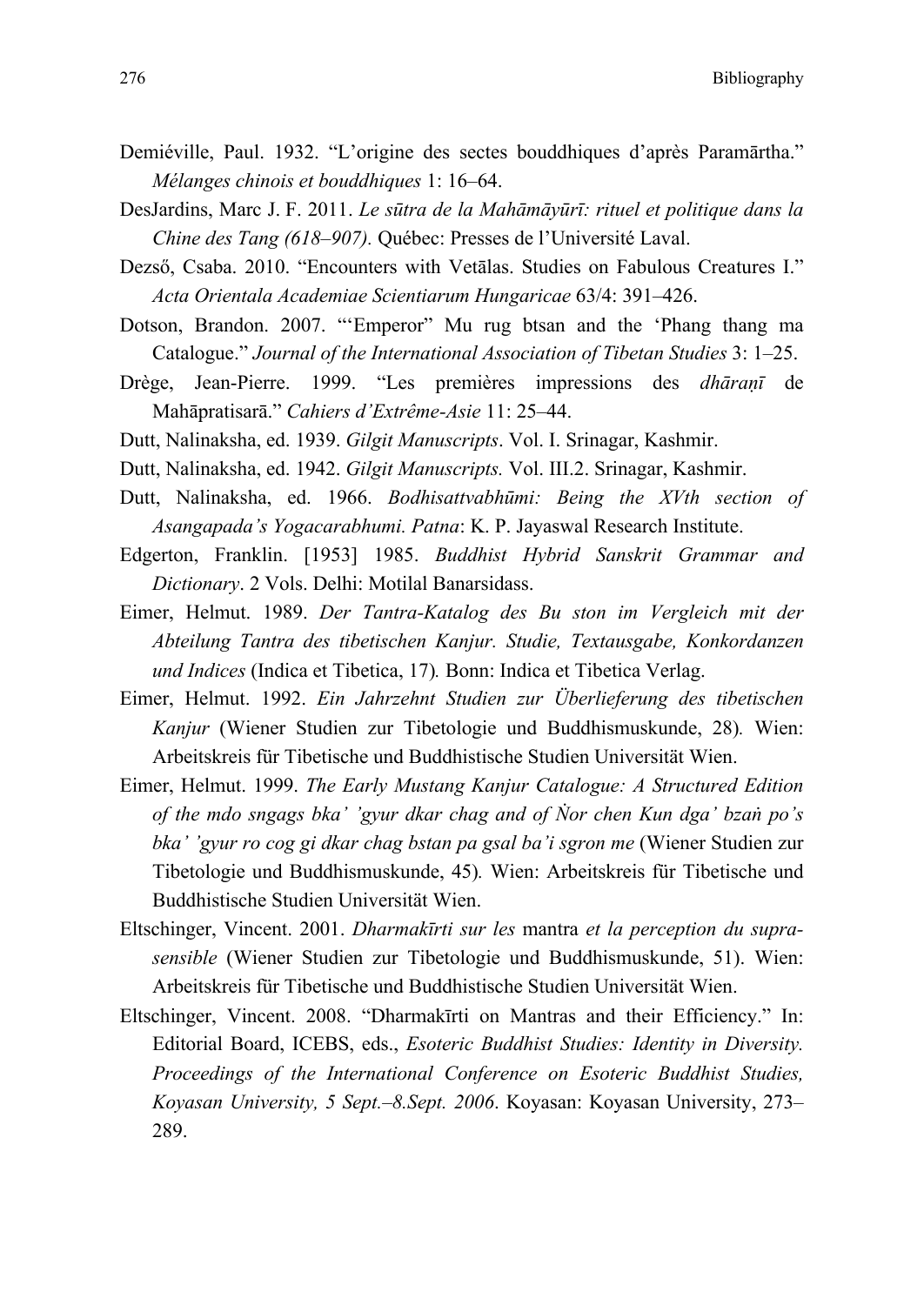- Emmerick, R. E. [1970] 2001. *The Sūtra of Golden Light. Being a Translation of the Suvarṇabhāsottamasūtra.* Oxford: The Pali Text Society.
- Enomoto, Fumio. 1989. "Śarīrārthagāthā: A Collection of Canonical Verses in the Yogācārabhūmi. Part I: Text." In: Fumio Enomoto, Jens-Uwe Hartmann and Hisashi Matsumura, eds., *Sanskrit-Texte aus dem buddhistischen Kanon: Neuentdeckungen und Neueditionen* (Sanskrit-Wörterbuch der buddhistischen Texte aus den Turfan-Funden, Beiheft 2). Göttingen: Vandenhoeck & Ruprecht, 17–35.
- Falk, Harry. 2015. "A new Gāndhārī *Dharmapada* (Texts from the Split Collection 3)." *Annual Report of The International Research Institute for Advanced Buddhology* 18: 23–62.
- Falk, Harry and Ingo Strauch. 2014. "The Bajaur and Split Collections of Kharosthī manuscripts within the context of Buddhist Gāndhārī literature." In: Paul Harrison, Jens-Uwe Hartmann, eds., *From Birch Bark to Digital Data: Recent Advances in Buddhist Manuscript Research. Papers Presented at the Conference Indic Buddhist Manuscripts: The State of the Field, Stanford, June 15–19 2009* (Beiträge zur Kultur- und Geistesgeschichte Asiens, 80; Denkschriften der philosophisch- historischen Klasse, 460). Wien: Österreichische Akademie der Wissenschaften, 51–78.
- Fausbøll, Viggo, ed. [1877–1896] 1962–1964. *The Jātaka together with its commentary*. *Being tales of the anterior births of Gotama Bauddha. For the first time ed. in the original Pāli.* 6 Vols. London: Pali Text Society.
- Feer, Léon, ed. [1884] 1960. *The Saṃyutta-nikāya of the Sutta-piṭaka.* Part I*.*  Sagātha-vagga*.* London: Pali Text Society.
- Filliozat, Jean. 1949. *La Doctrine Classique de la Médicine Indienne. Ses Origines et ses Parallèles Grec*. Paris: Imprimerie Nationale.
- Finot, Louis. 1917. "Recherches sur la littérature laotienne." *Bulletin d'École Française d'Extrême Orient* 17: 1–218.
- Fleet, J. F. 1881. "Sanskrit and Old-Canarese Inscriptions, No. CXVI." *Indian Antiquary* 10: 185–190.
- Frauwallner, Erich. 1956. *The Earliest Vinaya and the Beginnings of Buddhist Literature*. Roma: Instituto Italiano per il Medio ed Estremo Oriente.
- Fussman, Gérard. 1993. "L'indo-grec Ménandre ou Paul Demiéville revisité." *Journal Asiatique* 281/1–2: 61–138.
- Fussman. Gérard. 2004. "Dans quel type de bâtiment furent trouvés les manuscrits de Gilgit?" *Journal asiatique* 292: 101–150.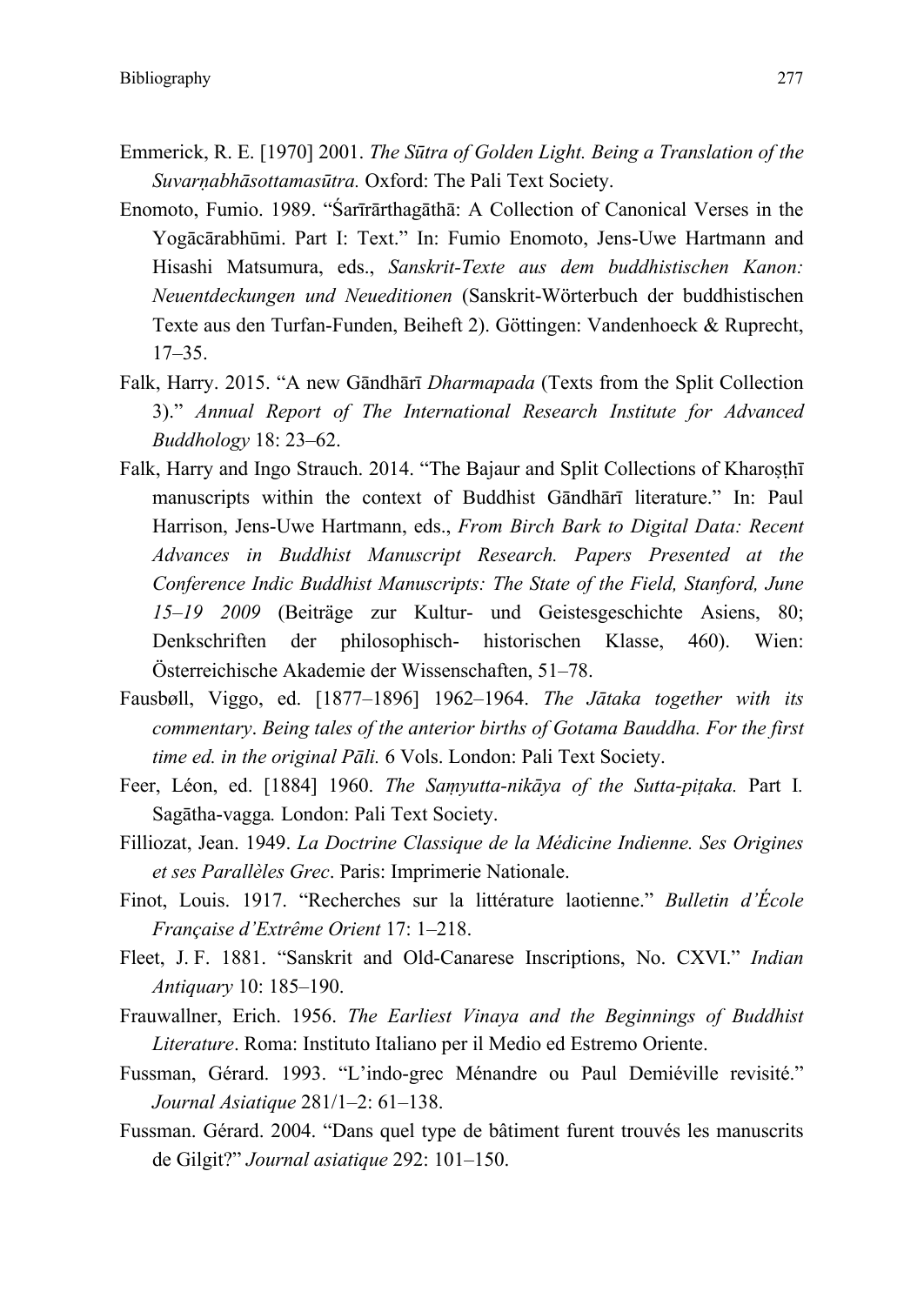Gethin, Rupert. 1998. *The Foundations of Buddhism.* Oxford: University Press.

- Ghim, Moo-Seng. 2014. *The Theory and Practice of Mantra*. New Delhi: Munshiram Manoharlal Publishers.
- Ghosh, A. 1941–42. "A Buddhist Tract in a Stone Inscription in the Cuttack Museum." *Epigraphia Indica* 26: 171–174.
- Gippert, Jost. 2004. "A glimpse into the Buddhist past of the Maldives. I. An early Prakrit inscription." *Wiener Zeitschrift für die Kunde Südasiens* 48: 81–109.

Gonda, Jan. 1963. "The Indian Mantra." *Oriens* 16: 244–295.

- Griffiths, Arlo. 2014. "Written traces of the Buddhist past: *Mantra*s and D*hāraṇī*s in Indonesian inscriptions." *Bulletin of the School of Oriental and African Studies*  77: 137–194.
- Gummer, Natalie. 2015. "Suvarṇabhāsottamasūtra." In: Jonathan A. Silk, Oskar von Hinüber and Vincent Eltschinger, eds., *Brill's Encyclopedia of Buddhism. Volume One: Literature and Languages.* Leiden: Brill, 251–260.
- Gyatso, Janet. 1992. "Letter Magic: A Peircean Perspective on the Semiotics of Rdo Grubchen's Dhāraṇī Memory." In: Janet Gyatso, ed., *In the Mirror of Memory: Reflections on Mindfulness and Remembrance in Indian and Tibetan Buddhism.* Albany: State University of New York Press, 173–213.

Haldar, J. R. 1977. *Medical Science in Pali Literature.* Calcutta: Indian Museum.

- Halkias, Georgios. 2004. "Tibetan Buddism Registered: A Catalogue from the Imperial Court of 'Phang Thang." *The Eastern Buddhist* 36/1–2: 46–105.
- Hardy, Edmund, ed. [1900] 1958. *The Aṅguttara-nikāya,* Part 5. London: Pali Text Society.
- Harrison, Paul, ed. 1992. *Druma-kinnara-rāja-paripr̥cchā-sūtra. A Critical Edition of the Tibetan Text (Recension A) based on eight Editions of the Kanjur and the Dunhuang Manuscript Fragment* (Studia Philologica Buddhisa Monograph Series, 7). Tokyo: The International Institute for Buddhist Studies.
- Harrison, Paul. 1996. "Preliminary Notes on a gZungs 'dus Manuscript from Tabo." In: Michael Hahn, Jens-Uwe Hartmann and Roland Steiner, eds., *Suhr̥llekhāḥ. Festgabe für Helmut Eimer.* Swisttal-Odendorf: Indica et Tibetica Verlag, 49– 68.
- Harrison, Paul and South W. Coblin. 2012. "The Oldest Buddhist Incantation in Chinese? A Preliminary Study of the Chinese Transcriptions of the Mantra in the Druma-kinnara-rāja-paripr̥cchā-sūtra." In: John R. McRae and Jan Nattier, eds., *Buddhism across boundaries. The Interplay of Indian, Chinese, and Central Asian Source Materials* (Sino-Platonic Papers, 222). Philadelphia: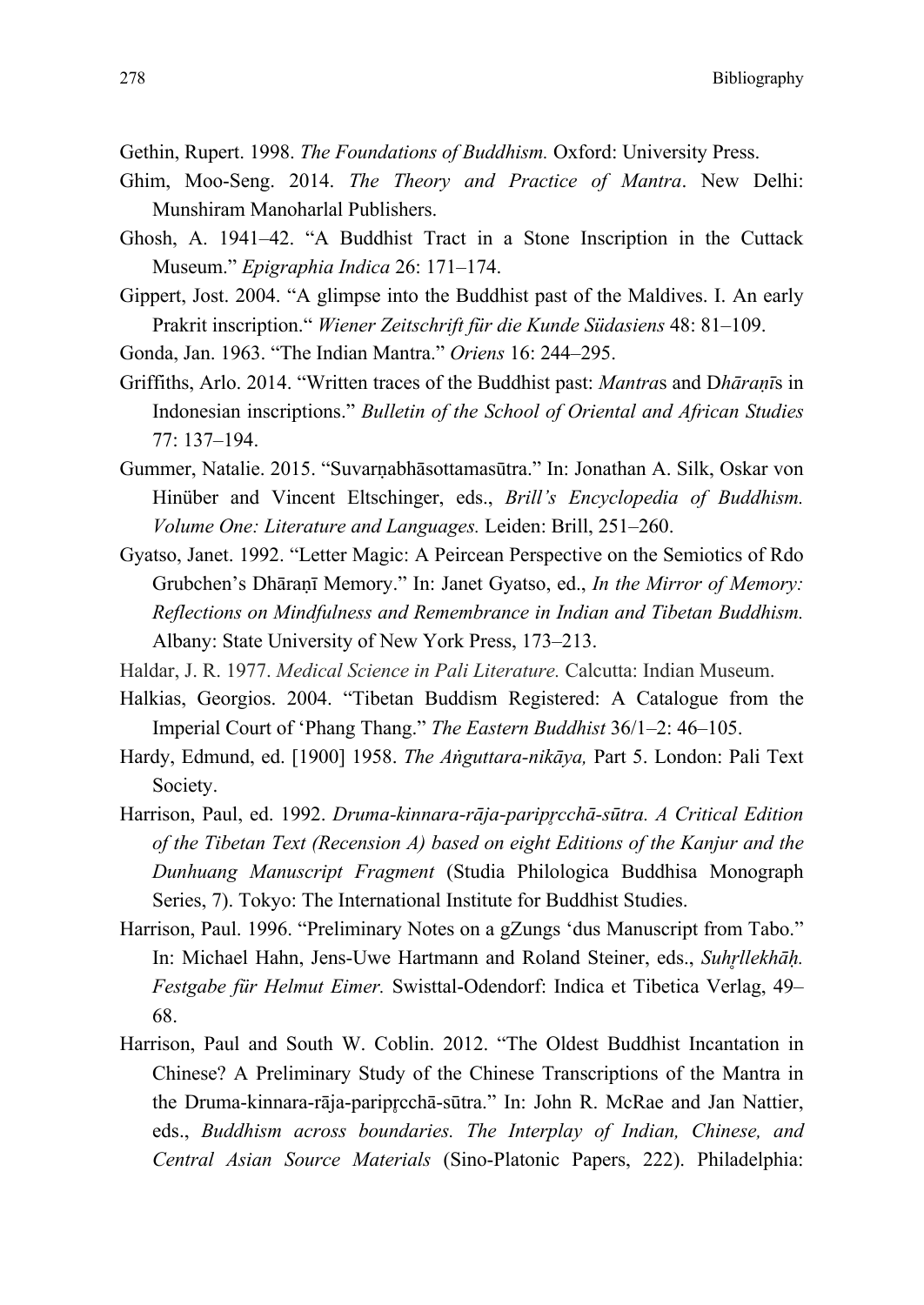Department of Asian and Middle Eastern Studies, University of Pennsylvania, 63–85.

- Harrison, Paul and Jens-Uwe Hartmann. 2000. "Ajātaśatrukaukrtyavinodanāsūtra." In: Jens Braarvig, ed., *Manuscripts in the Schøyen Collection. Buddhist Manuscripts*. Vol. 1. Oslo: Hermes Publishing, 167–218.
- Harrison, Paul and Jens-Uwe Hartmann. 2002. "Another Fragment of the Ajātaśatrukaukr̥tyavinodanāsūtra." In: Jens Braarvig, ed., *Manuscripts in the Schøyen Collection. Buddhist Manuscripts*. Vol. 2. Oslo: Hermes Publishing, 45–49.
- Hartmann, Jens-Uwe. 2004. "Contents and Structure of the *Dīrghāgama* of the (Mūla-) Sarvāstivādins." *Annual Report of the International Research Institute for Advanced Buddhology at Soka University*, Vol. 7: 119–137.
- Hartmann, Jens-Uwe. 2012. "Buddhist Sanskrit Texts from Northern Turkestan and their relation to the Chinese Tripitaka." In: John R. McRae and Jan Nattier, eds., *Buddhism across boundaries. The Interplay of Indian, Chinese, and Central Asian Source Materials* (Sino-Platonic Papers, 222). Philadelphia: Department of Asian and Middle Eastern Studies, University of Pennsylvania, 50–62.
- Hartmann, Jens-Uwe. 2017a. "King Prasenajit Bemoans the Death of His Grandmother: A Study of the Manuscript SHT 7185." *International Journal of Buddhist Thought & Culture* 27/1: 73–105.
- Hartmann, Jens-Uwe. 2017b. "Das Leben des kultivierten Städters im frühen Indien: Alltag oder Ideal?" In: Shing Müller and Armin Selbitschka, eds., *Über den Alltag hinaus. Festschrift für Thomas O. Höllmann zum 65. Geburtstag.* Wiesbaden: Harrassowitz Verlag, 289–296.
- Hartmann, Jens-Uwe and Klaus Wille. 2010. "Apotropäisches von der Seidenstraße: eine zweite ,Löwenhandschrift'." In: Eli Franco and Monika Zin, eds., *From Turfan to Ajanta. Festschrift for Dieter Schlingloff on the Occasion of his Eightieth Birthday.* Lumbini: Lumbini International Research Institute, 365–388.
- Harvey, Peter. 1993. "The Dynamics of *Paritta* Chanting in Southern Buddhism." In: Karel Werner, ed., *Love Divine. Studies in Bhakti and Devotional Mysticism*. Richmond Surrey: Curzon Press, 53–84.
- Hauer, J. W. 1927. *Die Dhāraṇī im nördlichen Buddhismus und ihre Parallelen in der sogenannten Mithrasliturgie*. Stuttgart: Kohlhammer.
- Herrmann-Pfandt, Adelheid. 2008. *Die Lhan kar ma. Ein früher Katalog der ins Tibetische übersetzten buddhistischen Texte* (Philosophisch-historische Klasse, Denkschriften, 367). Wien: Österreichische Akademie der Wissenschaften.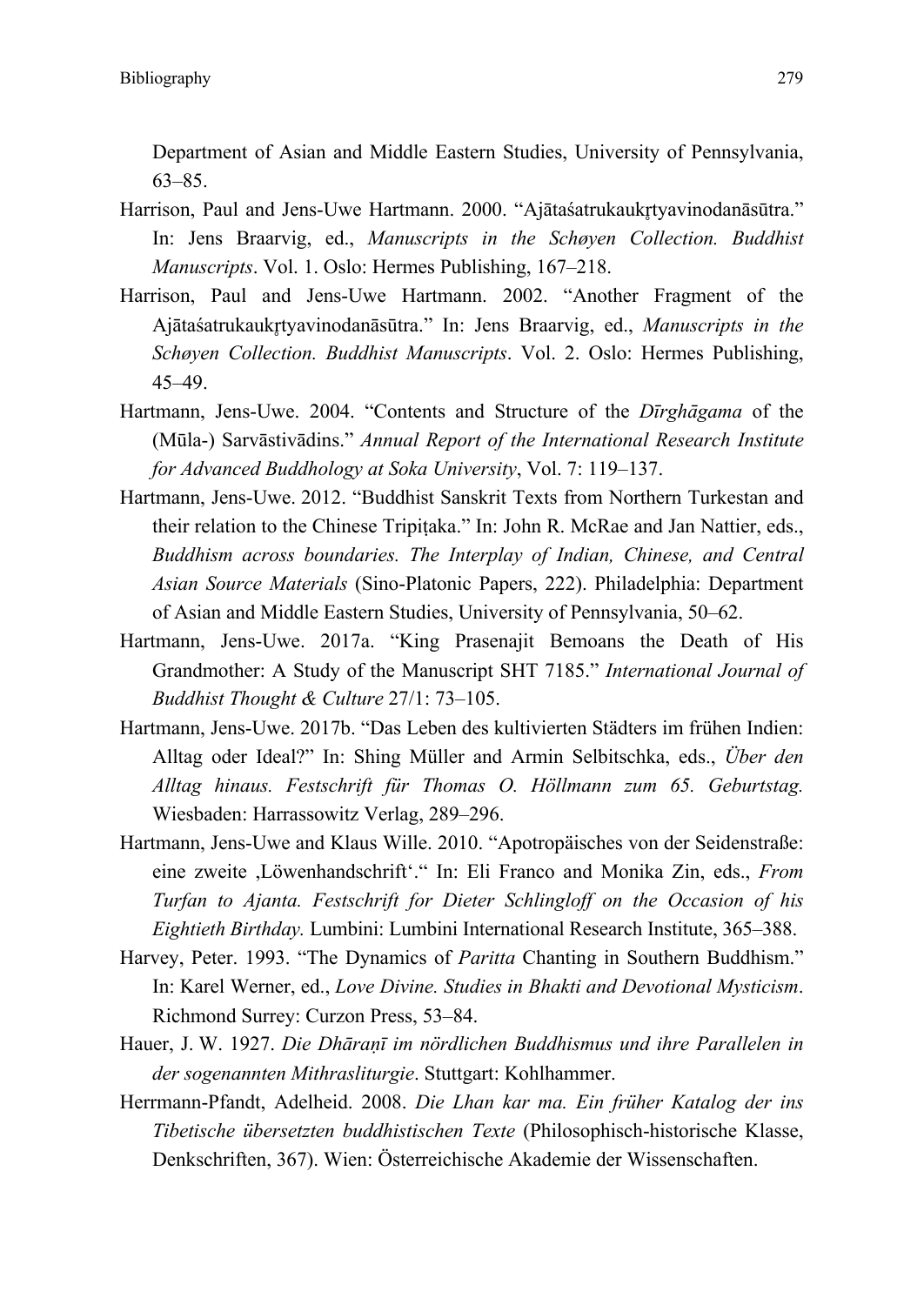- Hidas, Gergely. 2007. "Remarks on the Use of the *Dhāraṇī*s and Mantras of the *Mahāpratisarā-Mahāvidyārājñī*." In: C. Dezső, ed., *Indian Languages and Texts through the Ages. Essays of Hungarian Indologists in Honour of Prof. Csaba Töttössy*. Delhi: Manohar Publishers & Distributors, 187–209.
- Hidas, Gergely. 2010. "Mahāpratisarāvidyāvidhi. The Spell-Manual of the Great Amulet." *Acta Orientalia Academiae Scientiarum Hungaricae* 63: 473–484.
- Hidas, Gergely, ed. 2012. *Mahāpratisarā-Mahāvidyārājñī. The Great Amulet, Great Queen of Spells: Introduction, Critical Editions and Annotated Translation*  (Śata-piṭaka series, 636). New Delhi: International Academy of Indian Culture and Aditya Prakashan.
- Hidas, Gergely. 2013. "Rituals in the Mahāsāhasrapramardanasūtra." In: N. Mirnig et al., eds., *Puṣpikā: Tracing Ancient India through Texts and Traditions. Contributions to Current Research in Indology*. Oxford: Oxbow Books, 225– 240.
- Hidas, Gergely. 2014. "Two *dhāraṇī* prints in the Stein Collection at the British Museum." *Bulletin of the School of Oriental and African Studies* 77: 105–117.
- Hidas, Gergely. 2015. "Dhāraṇī Sūtras." In: Jonathan A. Silk, Oskar von Hinüber and Vincent Eltschinger, eds., *Brill's Encyclopedia of Buddhism. Volume One: Literature and Languages.* Leiden: Brill, 129–137.
- Hidas, Gergely. 2017. "Mahā-Daṇḍadhāraṇī-Śītavatī: A Buddhist Apotropaic Scripture." In: V. Vergiani, D. Cuneo and C. A. Formigatti, eds., *Indic Manuscript Cultures through the Ages. Material, Textual, and Historical Investigations* (Studies in Manuscript Cultures, 14)*.* Berlin: De Gruyter, 449– 486.
- von Hinüber, Oskar. 1979. "Die Erforschung der Gilgit-Handschriften." *Nachrichten der Akadamie der Wissenschaften in Göttingen* (I. Philologischhistorische Klasse): 329–360.
- von Hinüber, Oskar. 1981. "Namen in Schutzzaubern aus Gilgit." *Studien zur Indologie und Iranistik* 7: 163–170.
- von Hinüber, Oskar. 1982. "Upāli's Verses in the Majjhimanikāya and the Madhyamāgama." In: L. A. Hercus et al., eds., *Indological and Buddhist Studies, Volume in Honour of Professor J. W. de Jong on his Sixtieth Birthday.* Canberra: Faculty of Asian Studies, 243–251.
- von Hinüber, Oskar. 1983. "Sanskrit und Gāndhārī in Zentralasien." In: Klaus Röhrborn and Wolfgang Veenker, eds., *Sprachen des Buddhismus in Zentralasien, Vorträge des Hamburger Symposiums vom 2. Juli bis 5. Juli 1981*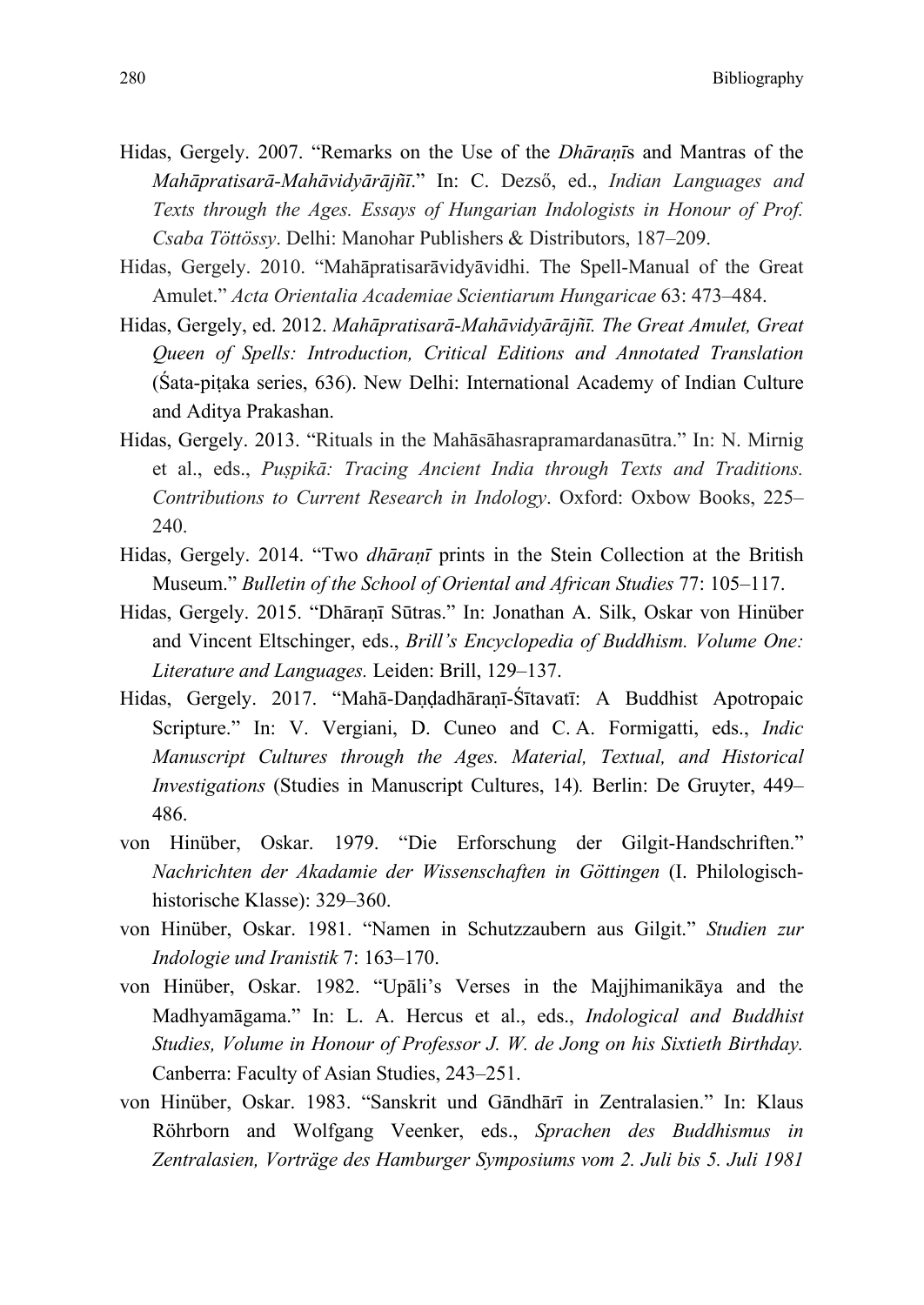(Veröffentlichungen der Societas Uralo-Altaica, 16)*.* Wiesbaden: Harrassowitz, 27–34.

- von Hinüber, Oskar. 2004. *Die Palola Ṣāhis. Ihre Steininschriften, Inschriften auf Bronzen, Handschriftenkolophone und Schutzzauber. Materialien zur Geschichte von Gilgit und Chilas* (Antiquities of Northern Pakistan. Reports and Studies, 5). Mainz: P. von Zabern.
- von Hinüber, Oskar. 2014. "The Gilgit Manuscripts. An Ancient Buddhits Library in Modern Research." In: Paul Harrison and Jens-Uwe Hartmann, eds., *From Birch Bark to Digital Data: Recent Advances in Buddhist Manuscript Research. Papers Presented at the Conference Indic Buddhist Manuscripts: The State of the Field, Stanford, June 15–19 2009* (Beiträge zur Kultur- und Geistesgeschichte Asiens, 80; Denkschriften der philosophisch- historischen Klasse, 460). Wien: Österreichische Akademie der Wissenschaften, 79–135.
- von Hinüber, Oskar. 2018. "Magic Protection in the Palola Ṣahi Kingdom: History and Context of Raksā Texts and Dhāranīs in  $7<sup>th</sup>$  Century Gilgit." In: Claudio Cicuzza, ed., Katā me rakkhā, katā me parittā. *Protecting the protective texts and manuscripts. Proceedings of the Second International Pali Studies Week Paris 2016* (Materials for the Study of the Tripitaka, 14). Bangkok, Lumbini: Fragile Palm Leave Foundation Lumbini International Research Institute, 217– 237.
- von Hinüber, Oskar and K. R. Norman, eds. 1995. *Dhammapada*. Oxford: Pali Text Society.
- Hoernle, Rudolf A. F., ed. 1897. *The Bower Manuscript. Facsimile Leaves, Nagari Transcript, Romanised Transliteration and English Translation with Notes.* Parts III to VII. Calcutta: Office of the Superintendent of Government Printing.
- Hoernle, Rudolf A. F. 1916. *Manuscript Remains of Buddhist Literature found in Eastern Turkestan. Facsimiles with Transcripts Translations and Notes.* Vol. 1. Oxford: The Clarendon Press.
- Hoffmann, Helmut. [1939] 1987. *Bruchstücke des Āṭānāṭikasūtra aus dem zentralasiatischen Sanskritkanon der Buddhisten.* (Monographien zur indischen Archäologie, Kunst und Philologie, 3; Kleinere Sanskrit-Texte, Heft 5)*.* Stuttgart: Franz Steiner Verlag.
- Holz, Kathrin. 2015. "Die Wirksamkeit von Schutzzaubern Die Kraft der Wahrheit in der *rakṣā*-Literatur." In: Anna Aurelia Esposito et al., eds., "In *ihrer rechten Hand hielt sie ein silbernes Glöckchen...". Studien zur indischen Kultur und Literatur*. Wiesbaden: Harrasowitz, 97–107.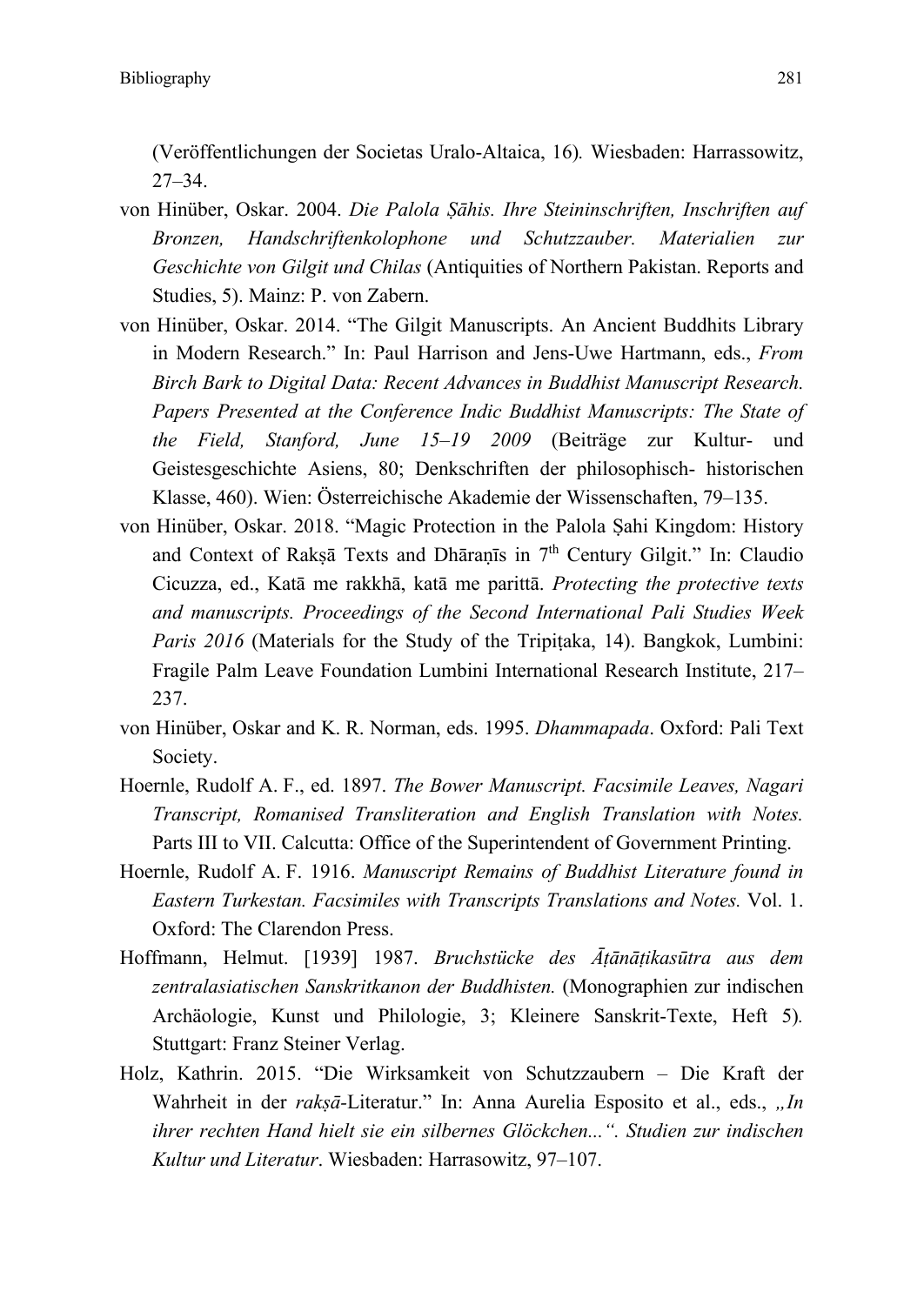- Holz, Kathrin. 2017. "The *Ṣaḍakṣara-vidyā*: A translation and study of the Tibetan version of the six-syllables spell." *Asiatische Studien – Études Asiatiques* 71/1" 229–242.
- Hopkins, Jeffrey, tr. 1987. *The Yoga of Tibet. The Great Exposition of Secret Mantra: 2 and 3* (The Wisdom of Tibet Series, 4)*.* Delhi: Motilal Banarsidass.
- Hori, Shin'ichirō. 2014. "From the Kathmandu Valley to the Tarim Basin." In: Paul Harrison and Jens-Uwe Hartmann, eds., *From Birch Bark to Digital Data: Recent Advances in Buddhist Manuscript Research. Papers Presented at the Conference Indic Buddhist Manuscripts: The State of the Field, Stanford, June 15–19 2009* (Beiträge zur Kultur- und Geistesgeschichte Asiens, 80; Denkschriften der philosophisch- historischen Klasse, 460). Wien: Österreichische Akademie der Wissenschaften, 257–267.
- Horner, I. B., tr. 1959. *The Collection of the Middle Length Sayings (Majjhima-Nikāya). Vol. III. The Final Fifty Discourses (Uparipaṇṇāsa).* London: Pali Text Society.
- Inagaki, Hisao, ed. 1987. *The Anantamukhanirhāra-Dhāraṇī Sūtra and Jñānagarbha's Commentary: A Study and the Tibetan Text.* Kyoto: Nagata Bunshodo.
- Iwamoto, Yutaka, ed. 1937a. *Mahāsāhasrapramardanī, Pañcarakṣā I* (Beiträge zur Indologie, 1). Kyoto: Iwamoto Yutaka.
- Iwamoto, Yutaka, ed. 1937b. *Kleinere Dhāraṇī Texte*. (Beiträge zur Indologie, 2) Kyoto: Iwamoto Yutaka.
- Jaini, Padmanabh S. 1965. *Mahādibbamanta*: A *Paritta* Manuscript from Cambodia. In: *Bulletin of the School of Oriental and African Studies,* 1, 61–80.
- Jaini, Padmanabh S., ed. 1968. "Vasudhārā-Dhāraṇī: A Buddhist Work in Use among the Jainas of Gujarat." In: A. N. Upadhye et al., eds., *The Mahāvīra Jaina Vidyālaya Golden Jubilee Volume*. Bombay: Śrī Mahāvīra Jaina Vidyālaya, 30–45.
- Jones, John James. 1949–1956. *The Mahāvastu. Translated from the Buddhist Sanskrit.* 3 Vols (Sacred Books of the Buddhists, 16, 18, 19). London: Luzac.
- Julien, Stanislas. 1853. *Histoire de la vie de Hiouen-Thsang et de ses voyages dans l'Inde, depuis l'an 629 jusqu'en 645, par Hoeï-Li et Yen-Thsang*. Paris: Imprimerie imprériale.
- Karashima, Seishi. 2017. "The Underlying Language of the Chinese Translation of the *Madhyama-āgama*." In: Dhammadinnā, ed., *Research on the Madhyamaāgama.* Taipei: Dharma Drum Publishing Corporation, 197–207.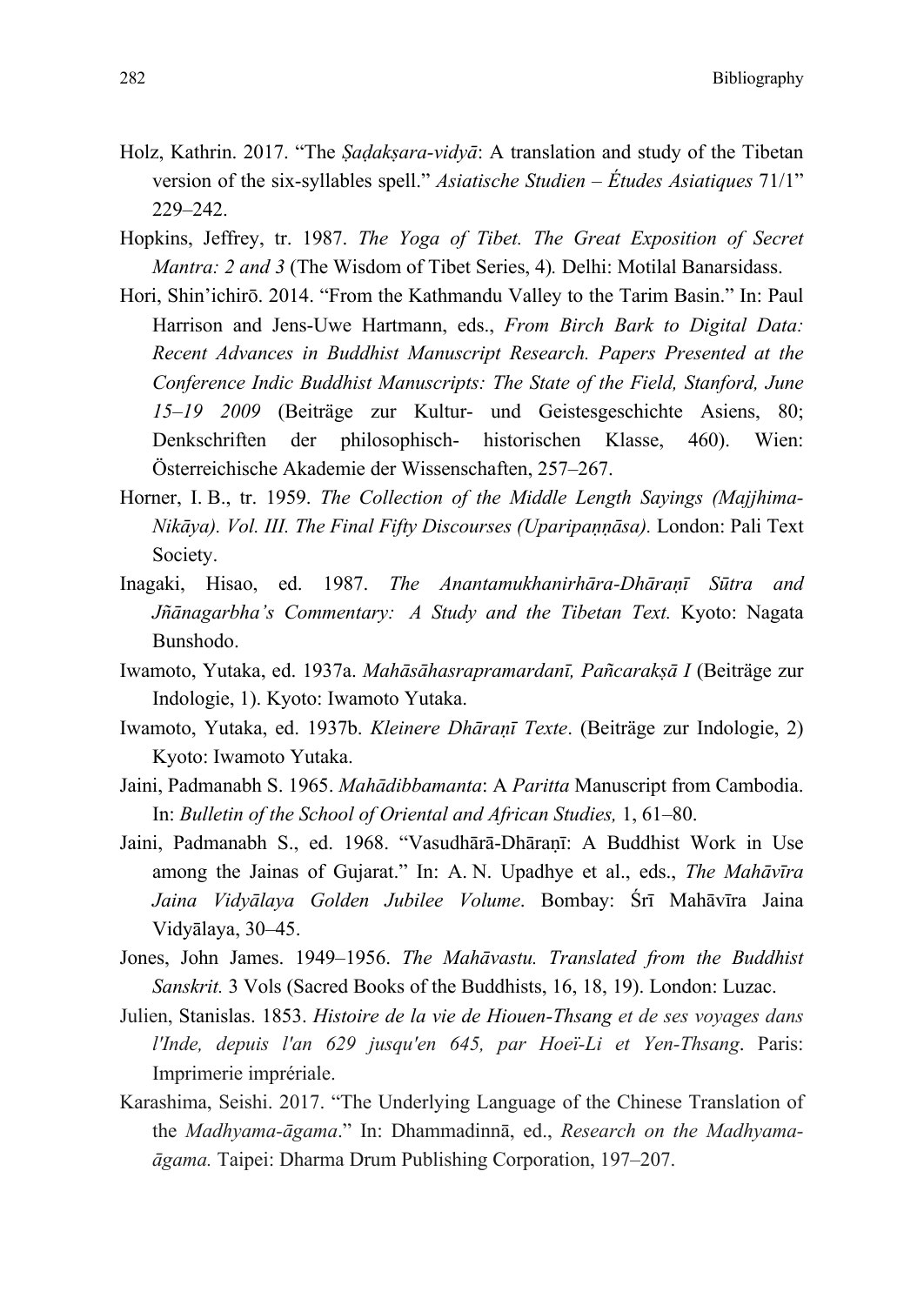- Kariyawasam, A. G. S. 1989. "Dhāraṇī." In: Ananda Guruge and W.G. Weeraratne, eds., *Encyclopaedia of Buddhism.* Vol. IV, fascicle 4. Colombo: Government of Sri Lanka, 515–520.
- Karlgren, Bernhard. 1918–1919. "Prononciation ancienne de caractères chinois figurant dans les transcriptions bouddhiques." *T'oung Pao,* Second Series 19/2: 104–121.
- Karlgren, Bernhard. 1923. *Analytic Dictionary of Chinese and Sino-Japanese*. Paris: Librairie Orientaliste Paul Geuthner.
- Kern, Heinrich. 1882. *Der Buddhismus und seine Geschichte in Indien. Eine Darstellung der Lehren und Geschichte der buddhistischen Kirche.* Vom Verfasser autorisierte Uebersetzung von Hermann Jacobi. Vol. 1. Leipzig: Otto Schulze.
- Kieffer-Pülz, Petra. 2018. "Extra-canonical Parittas: The *Jinapañjara*, *Jayapañjara* and *Mahājinapañjara*." In: Oliver von Criegern, Gudrun Melzer and Johannes Schneider, eds., *Saddharmāmr̥tam. Festschrift für Jens-Uwe Hartmann zum 65. Geburtstag* (Wiener Studien zur Tibetologie und Buddhismuskunde, 93). Wien: Arbeitskreis für Tibetische und Buddhistische Studien Universität Wien, 231– 250.
- Kinsley, David. 1998. *Tantric Visions of the Divine Feminine. The Ten Mahāvidyās.*  Delhi: Motilal Banarsidass.
- Klaus, Konrad. 2007. "Zu der formelhaften Einleitung der buddhistischen Sūtras." In: Konrad Klaus and Jens-Uwe Hartmann, eds., *Indica et Tibetica. Festschrift für Michael Hahn* (Wiener Studien zur Tibetologie und Buddhismuskunde, 66)*.*  Wien: Arbeitskreis für Tibetische und Buddhistische Studien Universität Wien, 309–322.
- Kong, Choy Fah. 2012. *Saccakiriyā. The Belief in the Power of True Speech in Theravāda Buddhist Tradition*. Singapore: Choy Fah Kong.
- Kuo, Liying. 2014. "Dhāraṇī Pillars in China: Function and Symbol." In: Dorothy Wong and Gustav Heldt, eds., *China and Beyond in the Early Medieval Period: Cultural Crossings and Inter-Regional Connections.* New Delhi: Manohar Publishers; New York: Cambria Press, 351–385.
- Kurumiya, Y., ed. 1978. *Ratnaketuparivarta: Sanskrit text.* Kyoto: Heirakuji-Shoten.
- Lalou, Marcelle. 1936. "Notes à propos d'une amulette de Touen-Houang. Les litanies de Tārā et la Sitātapatrā-dhāraṇī." *Mélanges Chinois et Bouddhiques*, 4: 134–149.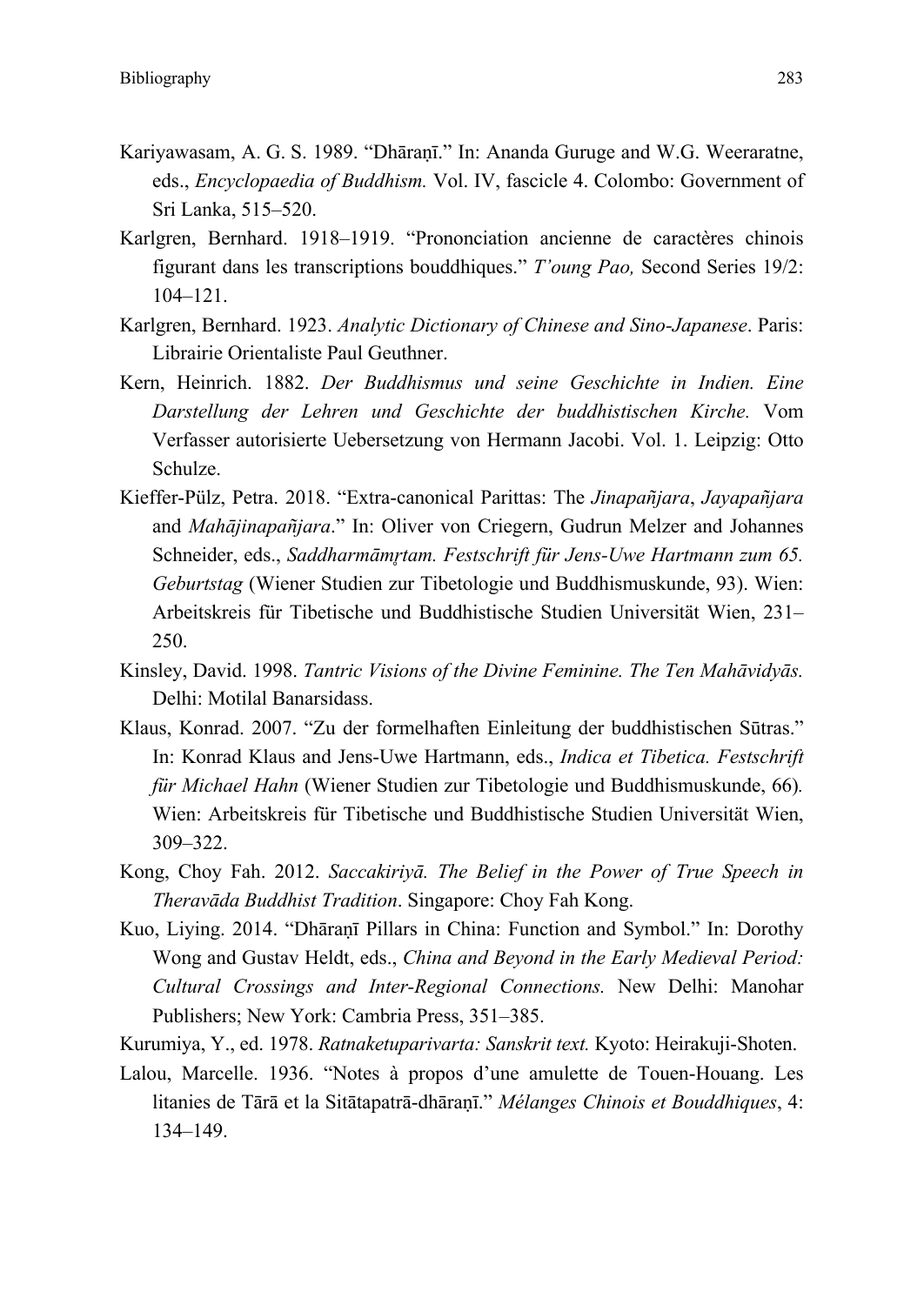- Lalou, Marcelle. 1953. "Les Textes Bouddhiques au temps du Roi Khri-sroṅ-ldebcan." *Journal Asiatique* 241: 313–353.
- Lamotte, Etienne. 1949–80. *Le Traité de la Grande Vertu de Sagesse de Nāgārjuna*. Louvain: Institut orientaliste: Publications universitaires.
- Lamotte, Étienne. 1966. "Vajrapāṇi en Inde." *Mélanges de sinologie offerts à Monsieur Paul Demiéville* (Bibliothque de l'Institut des Hautes Études Chinoises, 20). Paris: Presses Universitaires de France: 113–159.
- Lawson, Simon. 1985. "Dhāraṇī Sealings in British Collections." In: Janine Schotsmans and Maurizio Taddei, eds., *South Asian Archaeology 1983. Papers from the Seventh International Conference of the Association of Sotu Asian Archaeologists in Western Europe, held in the Musées Royaux d'Art et d'Histoire, Brussels.* Vol. 2 (Dipartimento di Studi Asiatici, Series Minor 23). Naples: Instituto Universitario Orientale, 703–717.
- Lévi, Sylvain M. 1915. "Le Catalogue Géographique des *yakṣa* dans la *Mahāmāyūrī*." *Journal Asiatique*: 19–138.
- Lewis, Todd T. 2000. *Popular Buddhist Texts from Nepal. Narratives and Rituals of Newar Buddhism.* New York: State University Press.
- Liebenthal, Walter. 1947. "Sanskrit Inscriptions from Yunnan I (and Dates of the Foundation of the Main Pagodas in That Province)." *Monumenta Serica* 12: 1– 40.
- Lilley, Mary E., ed. 1927. *The Apadāna of the Khuddaka Nikāya.* Part II. London: Pali Text Society.
- Lokesh Chandra. 1971. *Tibetan-Sanskrit Dictionary*. Kyoto: Rinsen Book Company.
- Lüders, Heinrich, ed. 1926. *Bruchstücke der Kalpanāmaṇḍitikā des Kumāralāta.* (Kleinere Sanskrit-Texte, Heft II) Leipzig: Brockhaus.
- Lüders, Heinrich. 1944. "Die magische Kraft der Wahrheit im alten Indien." *Zeitschrift der Deutschen Morgenländischen Gesellschaft* 98: 157–165.
- Lüders, Heinrich, ed. 1963. *Corpus Inscriptionum Indicarum, Vol. II, Part II: Bharhut Inscriptions*. Ootacamund: Government Epigraphist for India.
- *Mahāvyutpatti.* Digital version. Taipei: Digital Archives Section, Library and Information Center of Dharma Drum Buddhist College. 2013.
- Malalasekera, G. P. 1937. *Dictionary of Proper Names*. Vol. 1 (Indian Texts Series). London.
- Malalasekera, G. P. et al., eds. 1961–1965: *Encyclopaedia of Buddhism*. Vol. I. Colombo: Department of cultural affairs.
- Matsuda, Yuko. 2000. "A Stanza in the Vaiśālī Plague Story." *Zinbun* 35: 13–37.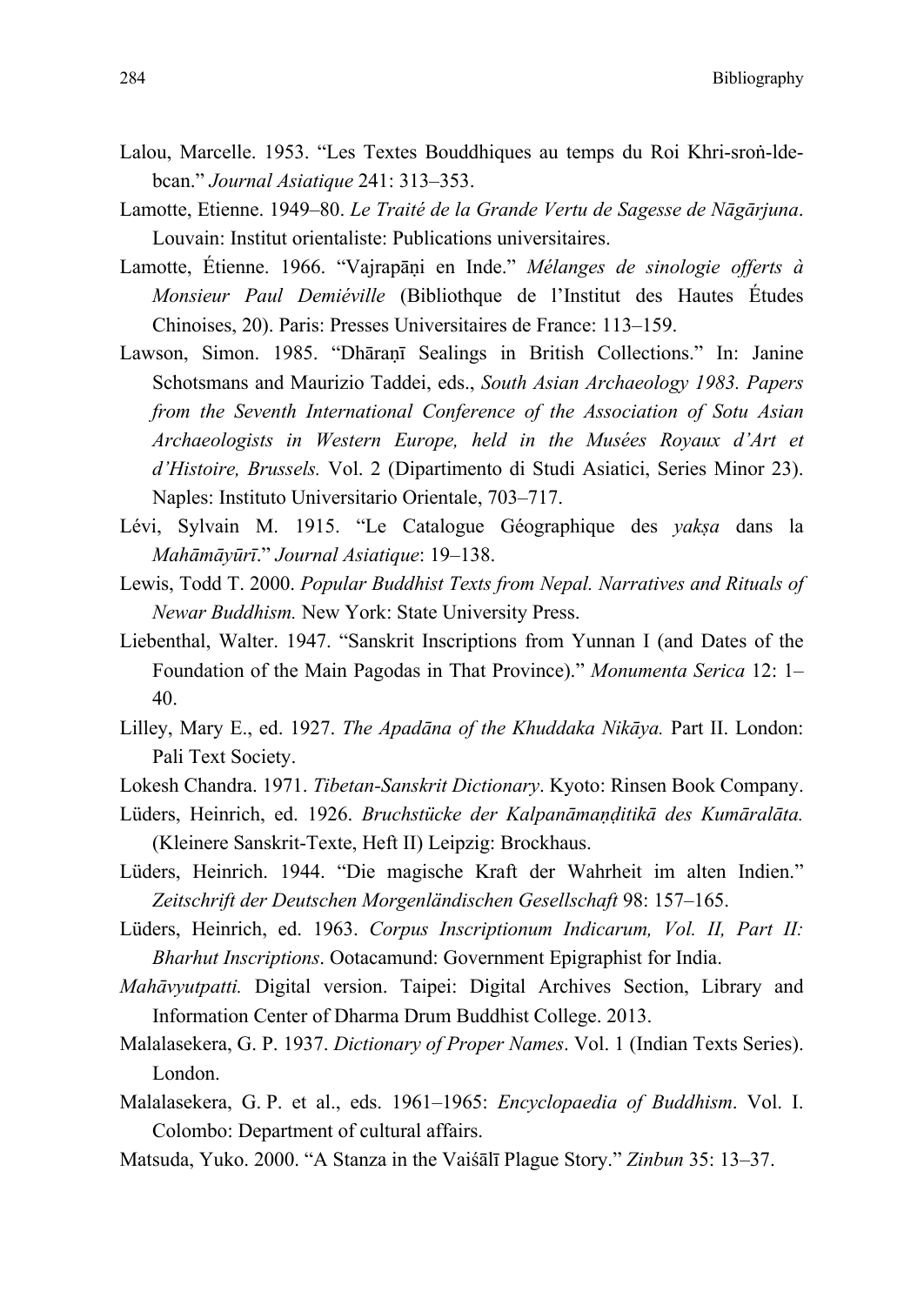- Maue, D and O. Sertkaya. 1986. "Drogenliste und Dharanī aus dem "Zauberbad der Göttin Sarasvatī" des uigurischen Goldglanzsūtra (Teil 1)." *Ural-Altaische Jahrbücher*, Neue Folge Band 6: 76–99.
- McBride, Richard. 2005. "Dhāraṇī and Spells in Medieval Sinitic Buddhism." *Journal of the International Association of Buddhist Studies* 28/1: 85–114.
- McBride, Richard. 2011. "Practical Buddhist Thaumaturgy: The Great *Dhāraṇī* on Immaculately Pure Light in Medieval Sinitic Buddhism." *Journal of Korean Religions* 2/1: 33–73.
- McDaniel, Justin. 2004. "Paritta and Rakṣā Texts." In: Robert E. Buswell, ed., *Encyclopedia of Buddhism*. Volume One. New York: Macmillan Reference USA, 634–635.
- McDaniel, Justin. 2011. *The Lovelorn Ghost and the Magical Monk. Practicing Buddhism in Modern Thailand.* New York: Columbia University Press.
- Meisezahl, R. O., ed. 1962. "The Amoghapāśahrdaya-dhāranī. The Early Sanskrit Manuscript of the Reiunji. Critically Edited and Translated." *Monumenta Nipponica* 17/1: 265–328.
- Mitra, Debala. 1981. *Ratnagiri (1958–61).* Vol. I. Delhi: Archaeological Survey of India.
- Mitra, Rajendralala. 1882. *The Sanskrit Buddhist Literature of Nepal.* New Delhi.
- Monier-Williams, Monier. 1899. *A Sanskrit-English Dictionary*: *Etymologically and philologically arranged with special reference to Cognate indo-european languages.* Oxford: The Clarendon Press.
- Morris, Richard, ed. [1888] 1976. *The Aṅguttara-nikāya.* Part II*.* Catukka Nipāta. London: Pali Text Society.
- Mukhopadhyaya, Sujitkumar, ed. 1954. *The Śārdūlakarṇāvadana.* Santiniketan: Viśvabharati.
- Müller, Max and Bunyiu Nanjio. [1884] 1972. *The Ancient Palm Leaves Containing the Pragñâ-Pâramitâ-Hridaya-Sûtra and the Ushnîsha-Vigaya-Dhâranî*. With an appendix by G. Bühler. Amsterdam: Oriental Press.
- Namgyal Lama, Kunsang. 2013. "Tsha tshas Inscriptions: A Preliminary Survey." In: Kurt Tropper and Cristina Scherrer-Schaub, eds., *Tibetan Inscriptions*. Leiden, Boston: Brill, 1–42.
- Ñāṇamoli, Bhikkhu and Bhikkhu Bodhi, trs. 2001. *The Middle Length Discourses of the Buddha. A Tranlation of the Majjhima Nikāya*. Boston: Wisdom Publications.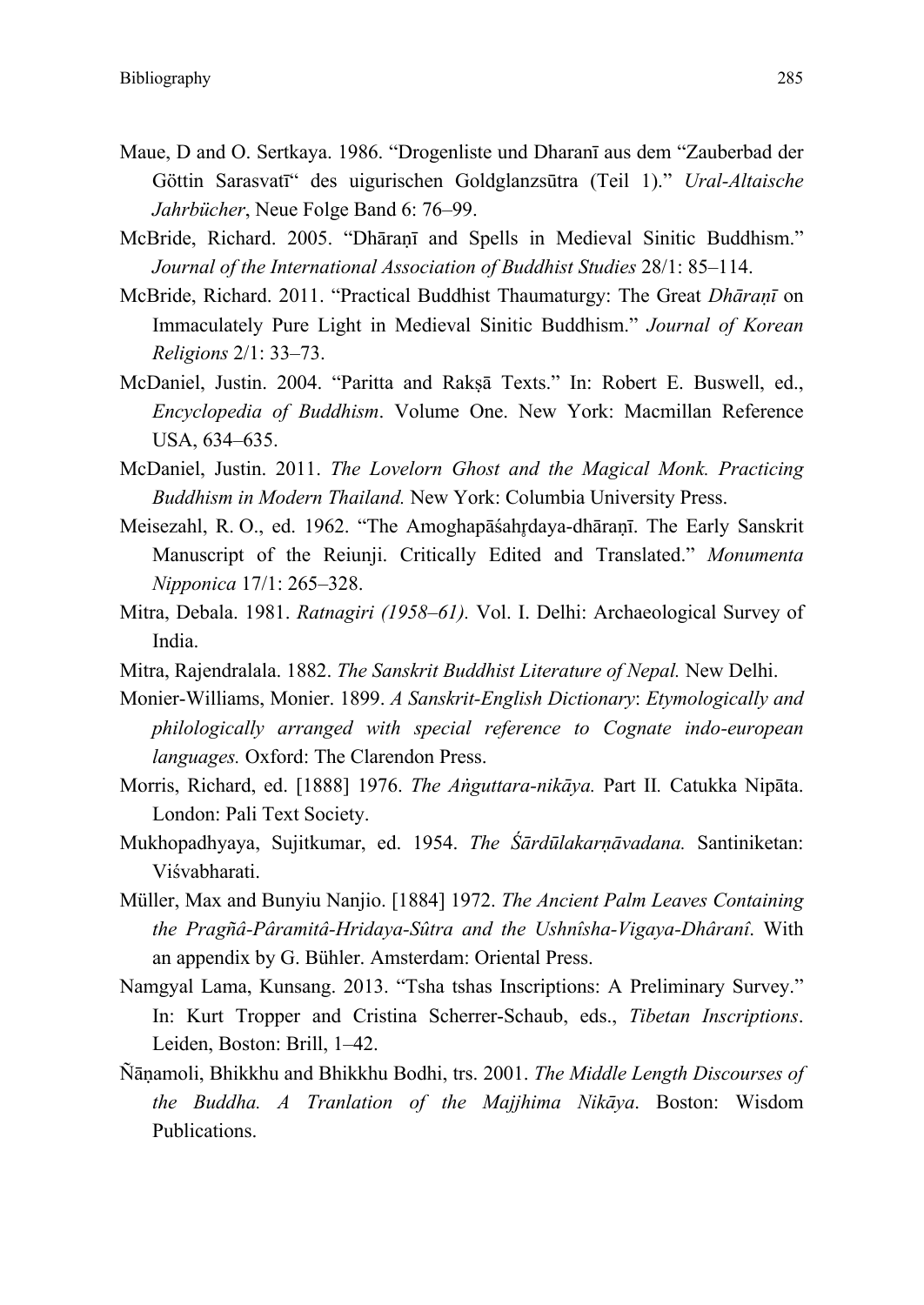- Ñāṇānanda, Bhikkhu. 1973. *Ideal Solitude. An Exposition of the Bhaddekaratta Sutta.* (The Wheel Publication No. 188.) Kandy: Buddhist Publication Society.
- Nanjio, Bunyiu. 1883. *A Catalogue of the Chinese Translations of the Buddhist Tripitaka. The Sacred Canon of the Buddhists in China and Japan.* Oxford: The Clarendon Press.
- Nattier, Jan. 2003. *A Few Good Men. The Bodhisattva Path according to The Inquiry of Ugra (Ugrapariprcchā).* Honolulu: Studies in the Buddhist Traditions.
- Nattier, Jan. 2008. *A Guide to the Earliest Chinese Buddhist Translations. Texts from the Eastern Han*  $\bar{\mathcal{F}}$   $\bar{\mathcal{F}}$  *and three kingdoms*  $\bar{\mathcal{F}}$  $\bar{\mathcal{B}}$  *periods. Tokyo:* International Research Institute for Advanced Buddhology, Soka University.
- Nattier, Jan. 2014. "Now You Hear it, Now You Don't: The Phrase "Thus Have I Heard" in Early Chinese Buddhist Translations." In: Tansen Sen, ed., *Buddhism Across Asia: Networks of Material, Intellectual and Cultural Exchange.* Singapore: Institute for Southeast Asian Studies, University of Singapore, 39–64.
- Neelis, Jason. 2011. *Early Buddhist Transmission and Trade Networks: Mobility and Exchange within and beyond the Northwestern Borderlands of South Asia*. Leiden.
- Neumann, Karl Eugen. 1922. *Die Reden Gotamo Buddhos. Mittlere Sammlung III.* München: R. Piper & Co.
- Nishioka, Soshū. 1983. '"Putun bukkyōshi" Mokurokubusakuin III. [i.e. Index to the Catalogue Section of Bu-ston's "History of Buddhism"." *Tōkyo daigaku bungakubu Bunka-kōryu-kenkyū-shisetsu Kenkyū Kiyō* 6: 47–201.
- Nobel, Johannes, ed. 1944. *Suvarṇaprabhāsottama-sūtra. Das Goldglanz-sūtra. Ein Sanskrittext des Mahāyāna-Buddhismus. Die tibetischen Übersetzungen mit einem Wörterbuch.* Erster Band. Leiden: Brill.
- Nobel, Johannes. 1951. "Das Zauberbad der Göttin Sarasvatī." *Beiträge zur indischen Philologie und Altertumskunde. Walther Schubring zum 70. Geburtstag dargebracht von der deutschen Indologie* (Alt- und Neu-Indische Studien herausgebracht vom Seminar für Kultur und Geschichte Indiens and der Universität Hamburg, 7). Hamburg: De Gruyter, 123–139.
- Nobel, Johannes. 1958. *Suvarṇaprabhāsottama-sūtra. Das Goldglanz-sūtra. Ein Sanskrittext des Mahāyāna-Buddhismus. I-Tsing's chinesische Version und ihre Tibetische Übersetzung*. Erster Band. Leiden: Brill.
- Obermiller, Eugene, tr. 1932. *History of Buddhism (Chos-ḥbyung) by Bu-ston.* II. Part. *The History of Buddhism in India and Tibet* (Materialien zur Kunde des Buddhismus, 19)*.* Heidelberg: Institut für Buddhismus-Kunde.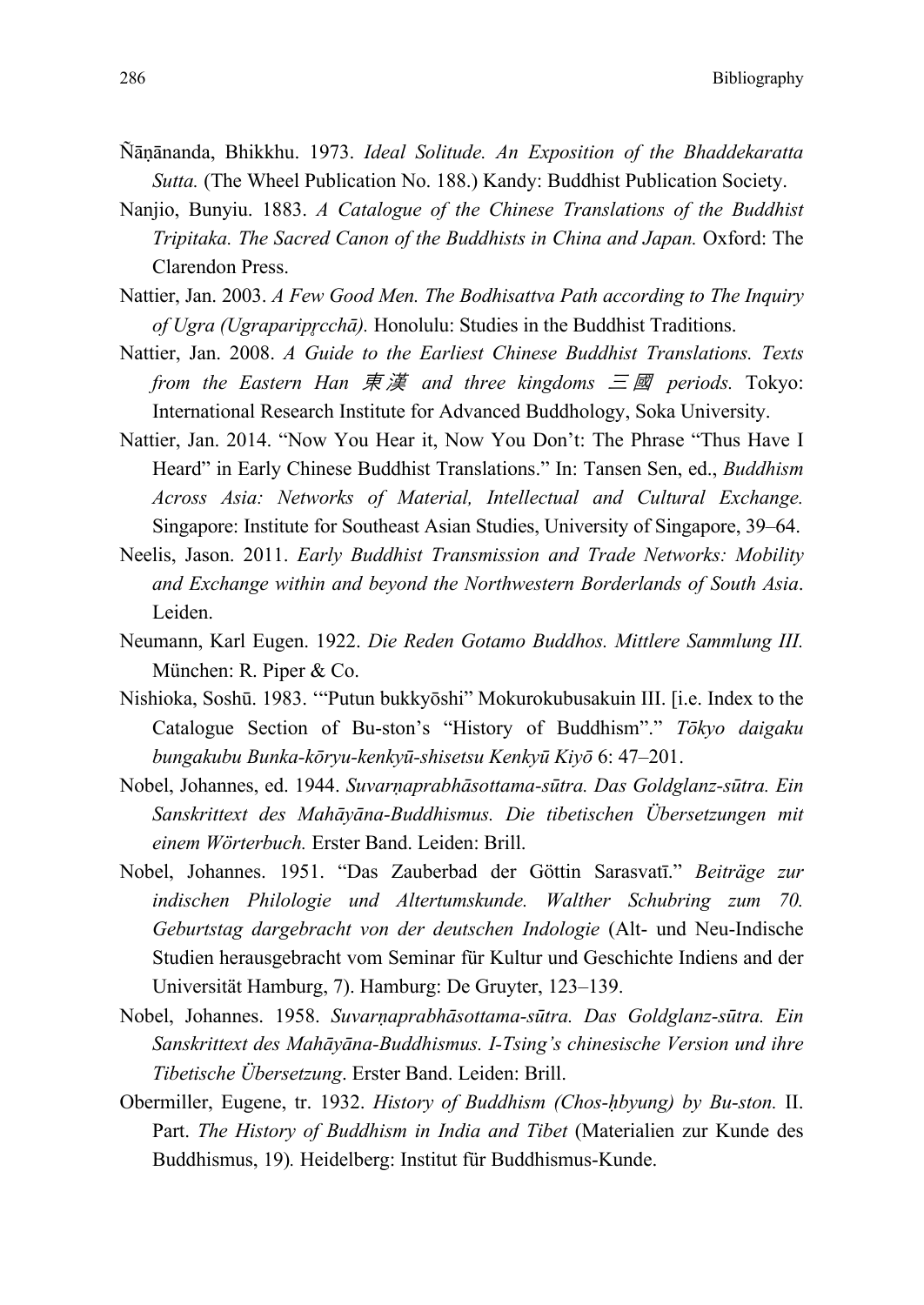- Oldenberg, Hermann, ed. [1880] 1995. *Vinaya-Piṭaka, Vol. 2: Cullavagga*. London: Pali Text Society.
- Oldenburg, Sergei F. 1904. *ZVORAO*, XV, Text 16, Table IX (Memoirs of the Oriental Department of the Russian Archaeological Society; Zapiski Vostochnogo otdeleniya Rossiyskogo arkheologicheskogo obshchestva; Proceedings of the Oriental Department of the Russian Archeological Society). St. Petersburg.
- Oldenburg, Sergei F. 1983. "Kashgar manuscripts of N. F. Petrovsky. III, Text 16, Bhadraka-rātriya-sūtra." In: I. P. Minayeff and S. Oldenburg, eds., *Buddhist Texts from Kashgar and Nepal* (Śata-piṭaka Series, 322). New Delhi: International Academy of Indian Culture, 242–243.
- Overbey, Ryan R. 2016. "Vicissitudes of Text and Rite in the Great Peahen Queen of Spells." In: David B. Cray and Ryan R. Overbey, eds., *Tantric Traditions in Transmission and Translation.* New York: Oxford University Press, 257–283.
- Padoux, André. 1989. "Mantras what are they?" In: Harvey Alper, ed., *Understanding Mantras.* Albany: State University of New York Press, 295–318.
- Pagel, Ulrich. 2007. *Mapping the Path: Vajrapadas in Mahāyāna Literature* (Studia Philologica Buddhica, Monograph Series, 21). Tokyo: International Institute for Buddhist Studies of the International College for Postgraduate Buddhist Studies.
- Pal, Pratapaditya. 2006. "Reflections on the Gandhāra Bodhisattva Images." *Bulletin of the Asia Institute* 20: 101–115.
- Panglung, Jampa. 1994. "New Fragments of the *sGra-sbyor bam-po gñis-pa*." *East and West* 44/1: 161–172.
- Panglung, Jampa. 1980. "Zwei Beschwörungsformeln gegen Schlangenbiss im Mūlasarvāstivādin-vinaya und ihr Fortleben in der Mahāmāyūrī-Vidyārajñī." In: Herbert Franke and Walther Heissig, eds., *Heilen und Schenken. Festschrift für Günther Klinge zum 70. Geburtstag*. Wiesbaden: Harrassowitz, 66–71.
- Panglung, Jampa. 1981. *Die Erzählstoffe des Mūlasarvāstivāda-Vinaya analysiert auf Grund der tibetischen Übersetzung*. Tokyo: The Reiyukai Library.
- Pauly, Bernard. 1957. "Fragments Sanskrits de Haute Asie (Mission Pelliot)." *Journal Asiatique* 245: 281–307.
- Pulleyblank, Edwin G. 1991. *Lexicon of Reconstructed Pronunciation in Early Middle Chinese, Late Middle Chinese, and Early Mandarin.* Vancouver: UBC Press.
- Radloff, W. and A. von Staël-Holstein. 1910. *Ṭišastvustik, ein in türkischer Sprache bearbeitetes buddhistisches Sūtra* (Bibliotheca Buddhica XII)*.* St. Petersburg.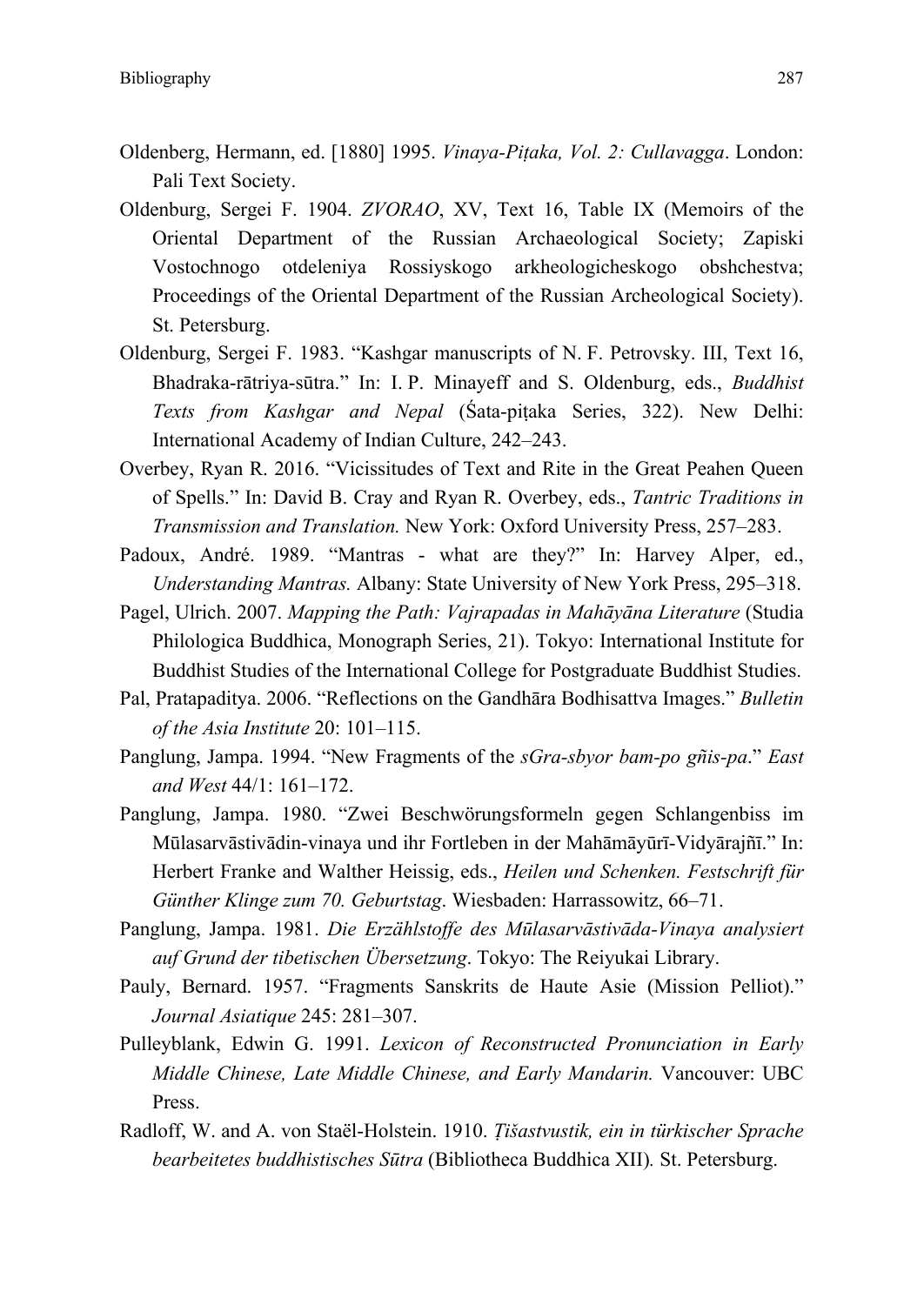- Raghu Vira and Lokesh Chandra. 1995. *Gilgit Buddhist Manuscripts, revised and enlarged compact facsimile edition* (Bibliotheca Indo-Buddhica Series 150, 151, 152). Delhi: Sri Satguru Publications.
- Rhys Davids, T. W. 1890. *The Questions of King Milinda. Translated from the Pāli.*  Part I of II (The Sacred Books of the East, 35). Oxford: The Clarendon Press.
- Rhys Davids, T. W. and C. A. F., trs. 1921. *Dialogues of the Buddha. Translated from the Pali of the Dīgha Nikāya.* Part III (Sacred Books of the Buddhists Series). Oxford: Oxford University Press.
- Rhys Davids, T. W. and J. E. Carpenter, eds. 1890–1911. *The Dīgha Nikāya.* 3 vols. London: Pali Text Society.
- Rhys Davids, T. W. and William Stede. 1921–1925. *The Pali Text Society's Pali-English Dictionary.* Chipstead Surrey: Pali Text Society.
- Rinpoche, S. and Janardan Pandey, eds. 1999. "Āryamahāpratisarāvidyārājñīdhāraṇī." *Dhīḥ: Journal of Rare Buddhist Texts Research Project* 28: 127–139.
- Rongxi, Li, tr. 2000. *Buddhist Monastic Traditions of Southern Asia. A Record of the Inner Law Sent Home from the South Seas by Śramaṇa Yijing*. Berkeley: Numata Center for Buddhist Tranlation and Research.
- Rosenberg, Otto. 1916. *Introduction to the Study of Buddhism According to Material Preserved in Japan and China.* Part 1 Vocabulary. A Survey of Buddhist Terms and Names arranged according to Radicals with Japanese Readings and Sanskrit Equivalents. Tokyo: Faculty of Oriental Languages of the Imperial University of Petrograd.
- Roşu, Arion, ed. 1989. *Travaux sur l'Histoire de la Médecine Indienne: Un Demisiècle de Recherches Ayurvédiques. Gustave Liétard et Palmyr Cordier* (Publications de l'Institut de Civilisation Indienne, Série in-8°, fasc. 56). Paris: Collège de France, Institut de Civilisation Indienne.
- Roth, Gustav. 1986. "Mangala-Symbols in Buddhist Sanskrit Manuscripts and Inscriptions." In: Gouriswar Bhattacharya, ed., *Deyadharma. Studies in Memory of D. C. Sircar*. Delhi: Sri Satguru Publications, 239–249.
- Ruegg, David Seyfort. 1966. *The Life of Bu ston Rin po che. With the Tibetan Text of the Bu ston rnam thar.* Roma: Instituto Italiano per il Medio ed Estremo Oriente.
- Ruegg, David Seyfort. 1981. *The Literature of the Madhyamaka School of Philosophy in India.* Wiesbaden: Harrassowitz.
- Salomon, Richard. 2016. *Siddham Across Asia. How the Buddha Learned his ABC* (23nd J. Gonda Lecture 2015). Amsterdam: Royal Netherlands Academy of Arts and Sciences.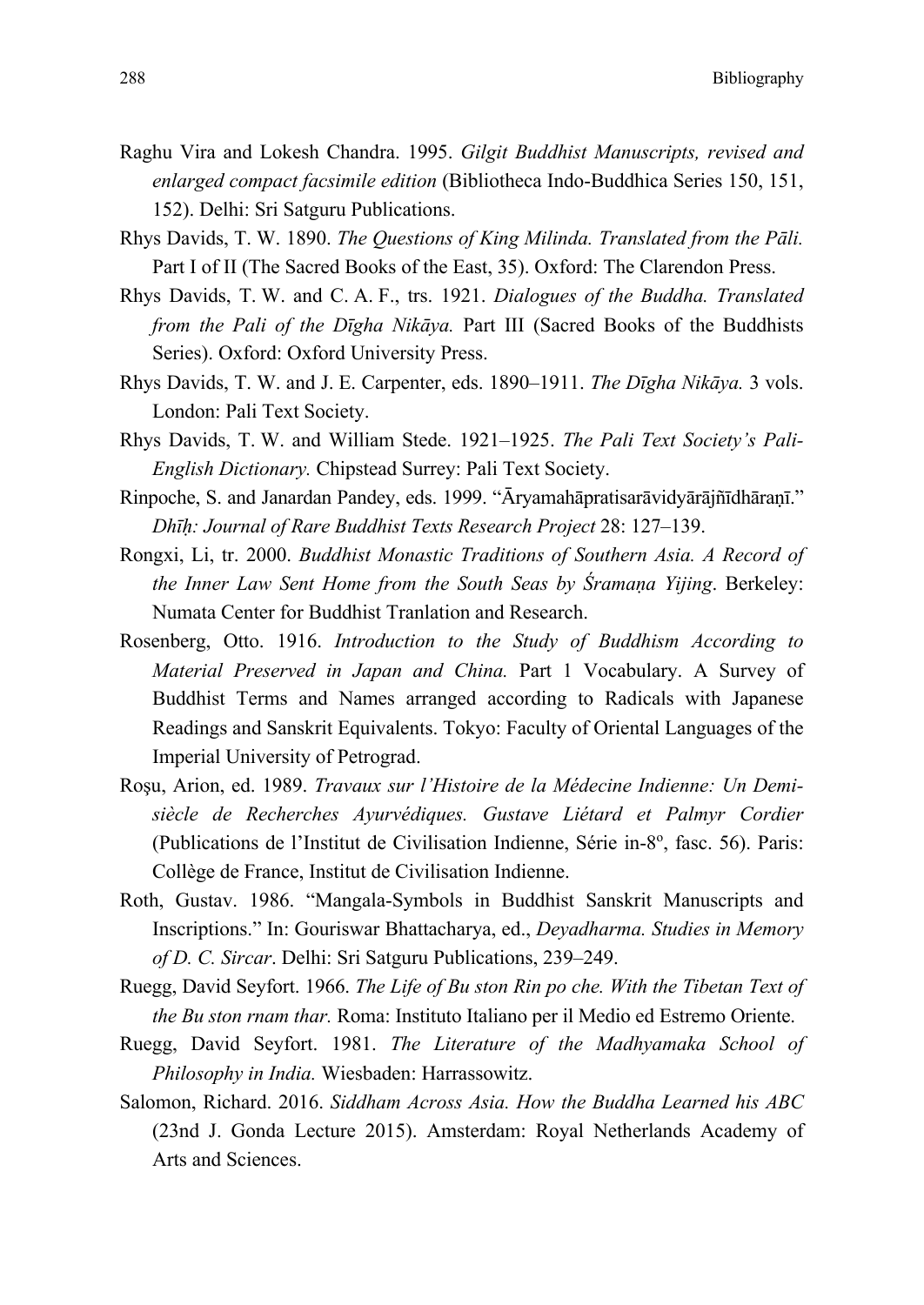- Samten, Ngawang and Janardan Pandey, eds. 2002. "Āryasarvatathāgatosnīsasitātapatrā Nāmāparājitā Pratyaṅgirā Mahāvidyārājñī." *Dhīḥ: Journal of Rare Buddhist Texts Research Project* 33: 145–154.
- Sander, Lore. 1968. *Paläographisches zu den Sanskrithandschriften der Berliner Turfansammlung* (Verzeichnis der Orientalischen Handschriften in Deutschland. Supplementband 8). Wiesbaden: Franz Steiner Verlag.
- Sander, Lore. 1986. "Om and Siddham Remarks on Openings of Buddhist Manuscripts and Inscriptions from Gilgit and Central Asia." In: Gouriswar Bhattacharya, ed., *Deyadharma. Studies in Memory of Dr. D. C. Sircar*. Delhi: Sri Satguru Publications, 251–261.
- Sander, Lore. 1987a. "Origin and Date of the Bower Manuscript, a New Approach." In: Marianne Yaldiz and Wibke Lobo, eds., *Investigating the Indian Art*. Berlin: Museum für Indische Kunst: Staatliche Museen Preussischer Kulturbesitz, 313– 323.
- Sander, Lore. 1987b. *Nachträge zu "Kleinere Sanskrit-Trxte, Hefte III-V*". Stuttgart: Franz Steiner Verlag.
- Sander, Lore. 1991. "The Earliest Manuscripts from Central Asia and the Sarvāstivāda Mission." In: Ronald Emmerick and Dieter Weber, eds., *Corrola Iranica. Papers in Honour of Prof. Dr. David Neil MacKenzie on the Occasion of His 65th Birthday on April 8th, 1991*. Frankfurt am Main: Peter Lang, 133– 150.
- Sander, Lore. 2007. "Preliminary remarks on two versions of the Ātānātīya (Ātānạ̄ ṭika)-Sūtra in Sanskrit." *Journal of the International College for Postgraduate Buddhist Studies* 11: 159–196.
- Sander, Lore. 2014. "Dating and Localizing Undated Manuscripts." In: Paul Harrison and Jens-Uwe Hartmann, eds., *From Birch Bark to Digital Data: Recent Advances in Buddhist Manuscript Research. Papers Presented at the Conference Indic Buddhist Manuscripts: The State of the Field, Stanford, June 15–19 2009*  (Beiträge zur Kultur- und Geistesgeschichte Asiens, 80; Denkschriften der philosophisch- historischen Klasse, 460). Wien: Österreichische Akademie der Wissenschaften, 171–186.
- Sanderson, Alexis. 2004: Religion and the State: Śaiva Officiants in the Territory of the Kings's Brahmanical Chaplain. In: *Indo-Iranian Journal*, 47, 229–300.
- Sanderson, Alexis. 2007. "Atharvavedins in Tantric Territory. The *Āṅgirasakalpa* Texts of the Oriya Paippalādins and their Connection with the Trika and the Kālīkula, with critical editions of the *Parājapavidhi*, the *Parāmantravidhi*, and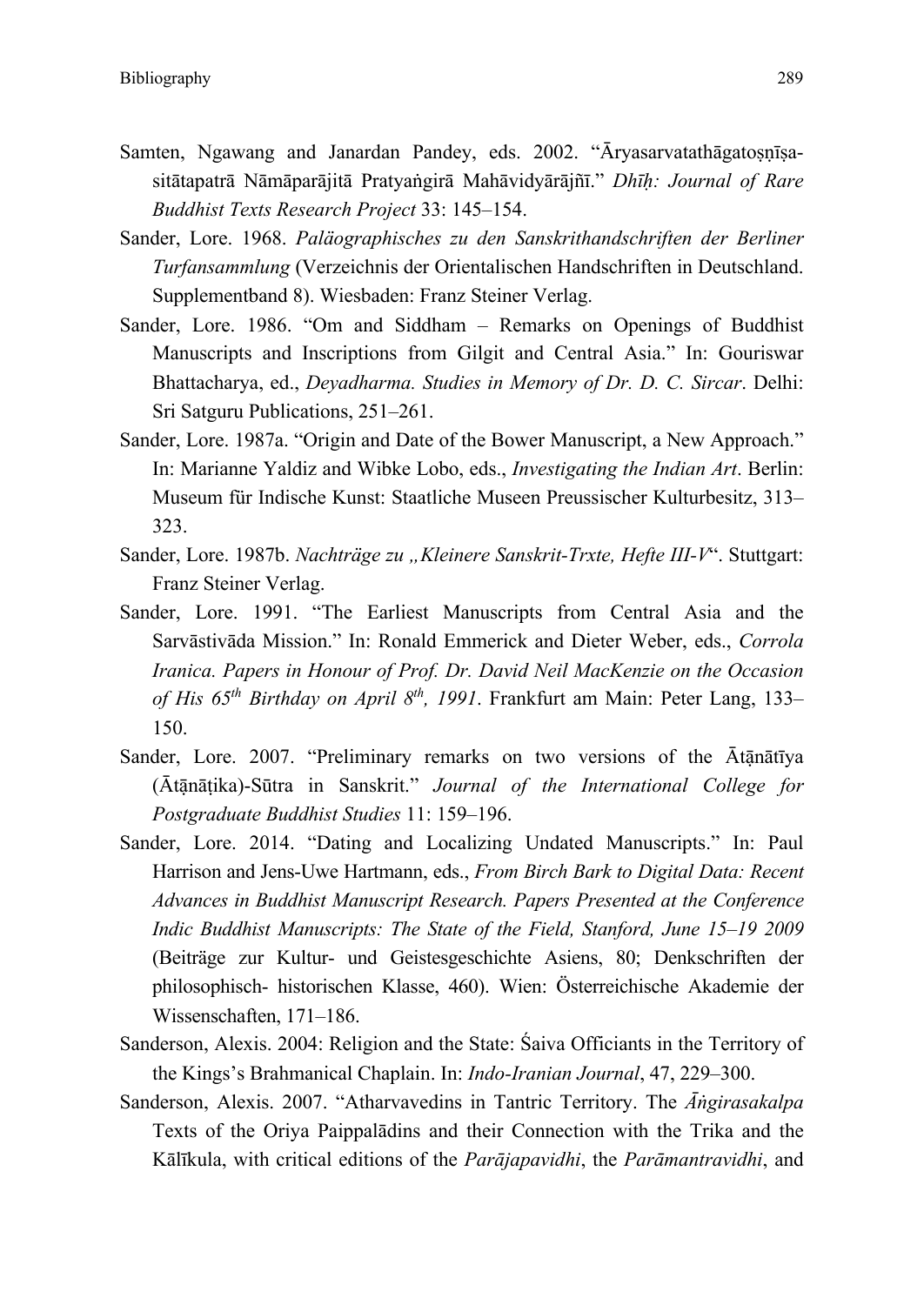the \**Bhadrakālīmantravidhiprakaraṇa*." In: Arlo Griffiths and Annette Schmiedchen, eds., *The Atharvaveda and its Paippalādaśākhā. Historical and Philological Papers on a Vedic Tradition*. Aachen: Shaker, 195–311.

- Scherrer-Schaub, Cristina. 1994. "Some Dhāraṇī Written on Paper Functioning as Dharmakāya Relics. A Tentative Approach to PT 350." In: Per Kvaerne, ed., *Tibetan Studies. Proceedings of the 6th Seminar of the International Association for Tibetan Studies, Fagernes 1992*. Vol. 2. Oslo: The Institute for comparative research in human culture, 711–727.
- Scherrer-Schaub, Cristina. 2002. "Enacting Words. A Diplomatic Analysis of the Imperial Decrees (*bkas bcad*) and their Application in the *sgra sbyor bam po gñis pa* Tradition." *Journal of the International Association of Buddhist Studies* 25/1–2: 263–340.
- Scherrer-Schaub, Cristina. 2009. "Copier, interpréter, transformer, représenter ou des modes de la diffusion des écritures et de l'écrit dans le bouddhisme indien." In: Gérard Colas and Gerdi Gerschheimer, eds., *Écrire et transmettre en Inde classique.* Paris: École française d'Extrême-Orient, 151–172.
- Scherrer-Schaub, Cristina and George Bonani. 2002. "Establishing a typology of the old Tibetan manuscripts: a multidisciplinary approach." In: Susan Whitfield, ed., *Dunhuang Manuscript Forgeries. Dedicated to Professor Fujieda*. London: British Library, 184–215.
- Schlingloff, Dieter. 1956. "Die Birkenrindenhandschriften der Berliner Turfansammlung." *Mitteilungen des Instituts für Orientforschung* 4: 120–127.
- Schmithausen, Lambert. 1997. *Maitrī and Magic: Aspects of the Buddhist Attitude Toward the Dangerous in Nature* (Österreichische Akademie der Wissenschaften, Philosophisch-Historische Klasse, Sitzungsberichte, 652. Band; Veröffentlichungen zu den Sprachen und Kulturen Südasiens, Heft 300). Wien: Verlag der Österreichischen Akademie der Wissenschaften.
- Schopen, Gregory. 1978. *The Bhaiṣajyaguru-sūtra and the Buddhism of Gilgit.* Doctoral thesis. Australian National University, Canberra. Unpublished.
- Schopen, Gregory. 1982. "The Text on the "Dhāraṇī Stones from Abhayagiriya": A Minor Contribution to the Study of Mahāyāna Literature in Ceylon." *Journal of the International Association of Buddhist Studies* 5/1: 100–108.
- Schopen, Gregory. 1983. "The Generalization of an Old Yogic Attainment in Medieval Mahāyāna Sūtra Literature: Some Notes on *Jātismara*." *Journal of the International Association of Buddhist Studies* 6: 109–147.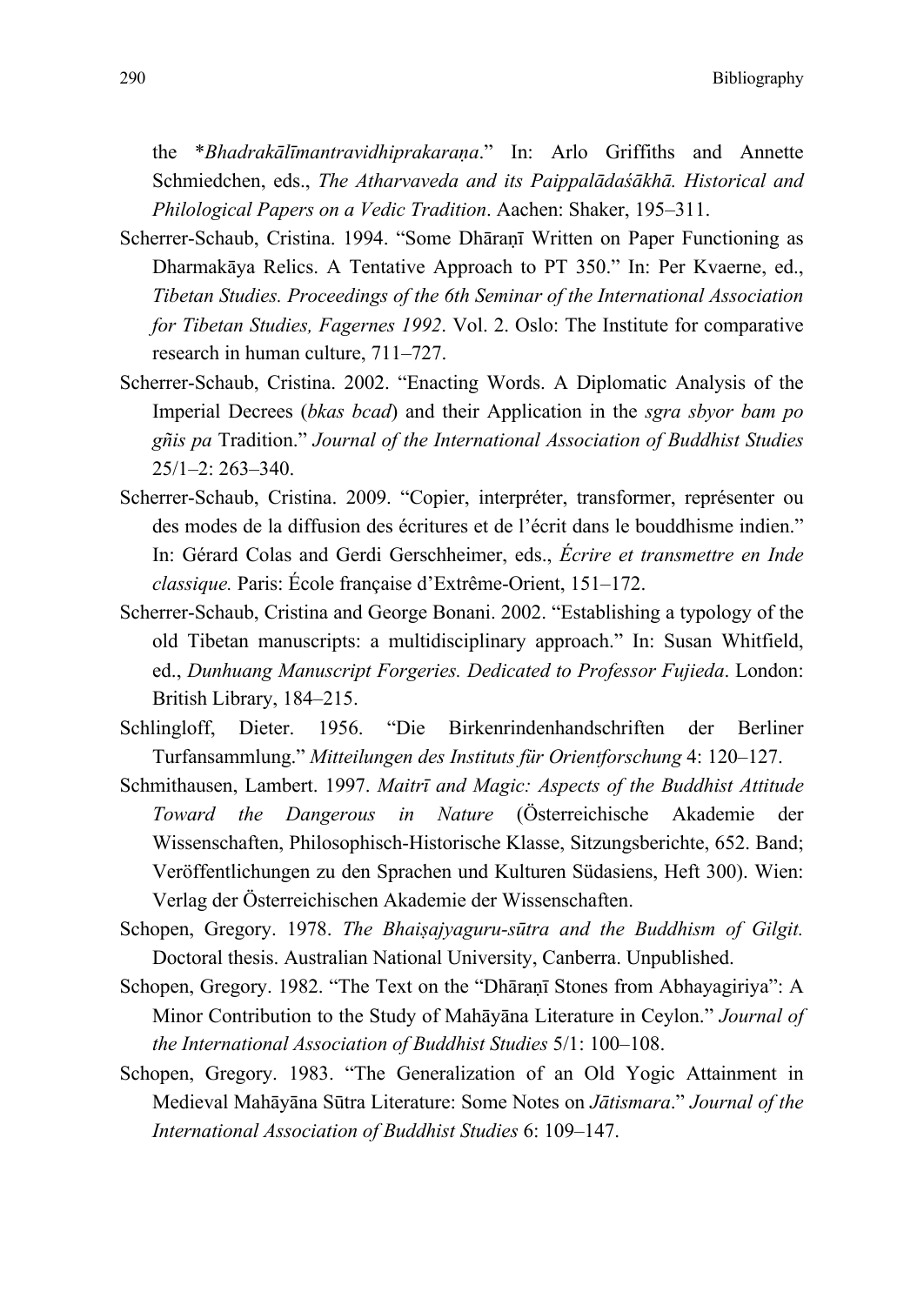- Schopen, Gregory. [1985] 2005. "The *Bodhigarbhālaṅkāralakṣa* and *Vimaloṣṇīṣa Dhāraṇīs* in Indian Inscriptions. Two Sources for the Practice of Buddhism in Medieval India." In: Gregory Schopen, ed., *Figments and Fragments of Mahāyāna Buddhism in India. More Collected Papers.* Honolulu: University of Hawaii Press, 314–344.
- Schopen, Gregory. 2009. "On the Absence of Urtexts and Otiose Ācāryas: Buildings, Books, and Lay Buddhist Ritual at Gilgit." In: Gérard Colas and Gerdi Gerschheimer, eds., *Écrire et transmettre en Inde classique* (Études thématiques, 23). Paris: École française d'Extrême-Orient, 189–219.
- Schopen, Gregory. 2010. "The Book as a Sacred Object in Private Homes in Early or Medieval India." In: Elizabeth Robertson and Jennifer Jahner, eds., *Medieval and Early Modern Devotional Objects in Global Perspective*. *Translations of the Sacred.* Hampshire: Palgrave Macmillan, 37–60.
- Schopen, Gregory. 2012. "Redeeming Bugs, Birds, and Really Bad Sinners in Some Medieval Mahāyāna Sūtras and Dhāraṇīs." In: R. Granoff and K. Shinohara, eds., *Sins and Sinners: Perspectives from Asian Religions*. Leiden: Brill, 276– 294.
- Searle, John R. 1969. *Speech Acts: An Essay in the Philosophy of Language*. Cambridge: University Press.
- Searle, John R. 1979. *Expression and Meaning: Studies in the Theory of Speech Acts.* Cambridge, London: Cambridge University Press.
- Searle, John R. and Daniel Vanderveken. 1985. *Foundations of Illocutionary Logic.* Cambridge: University Press.
- Sen, Sukumar. 1965. "On Dhāraṇī and Pratisarā." In: Yukei Matsunaga, ed., *Studies of Esoteric Buddhism and Tantrism*. Koyasan: Koyasan University, 67–72.
- Senart, Émile. 1882–1897. *Le Mahāvastu. Texte Sanscrit publié pour la première fois*. 3 Vols. Paris: Imprimerie Nationale.
- Shinohara, Koichi. 2014. "Dhāraṇīs and visions in early esoteric Buddhisy sources in Chinese translation." *Bulletin of the School of Oriental and African Studies*  77: 85–103.
- Simonsson, Nils. 1957. *Indo-tibetische Studien. Die Methoden der tibetischen Übersetzer, untersucht im Hinblick auf die Bedeutung ihrer Übersetzungen für die Sanskritphilologie.* I. Uppsala: Almqvist & Wiksells.
- Sircar, D. C. 1965. *Indian Epigraphy*. Delhi, Varanasi, Patna: M. Banarsidass.
- Skilling, Peter. 1992. "The rakṣā literature of the Śrāvakayāna." *Journal of the Pali Text Society* 16: 109–182.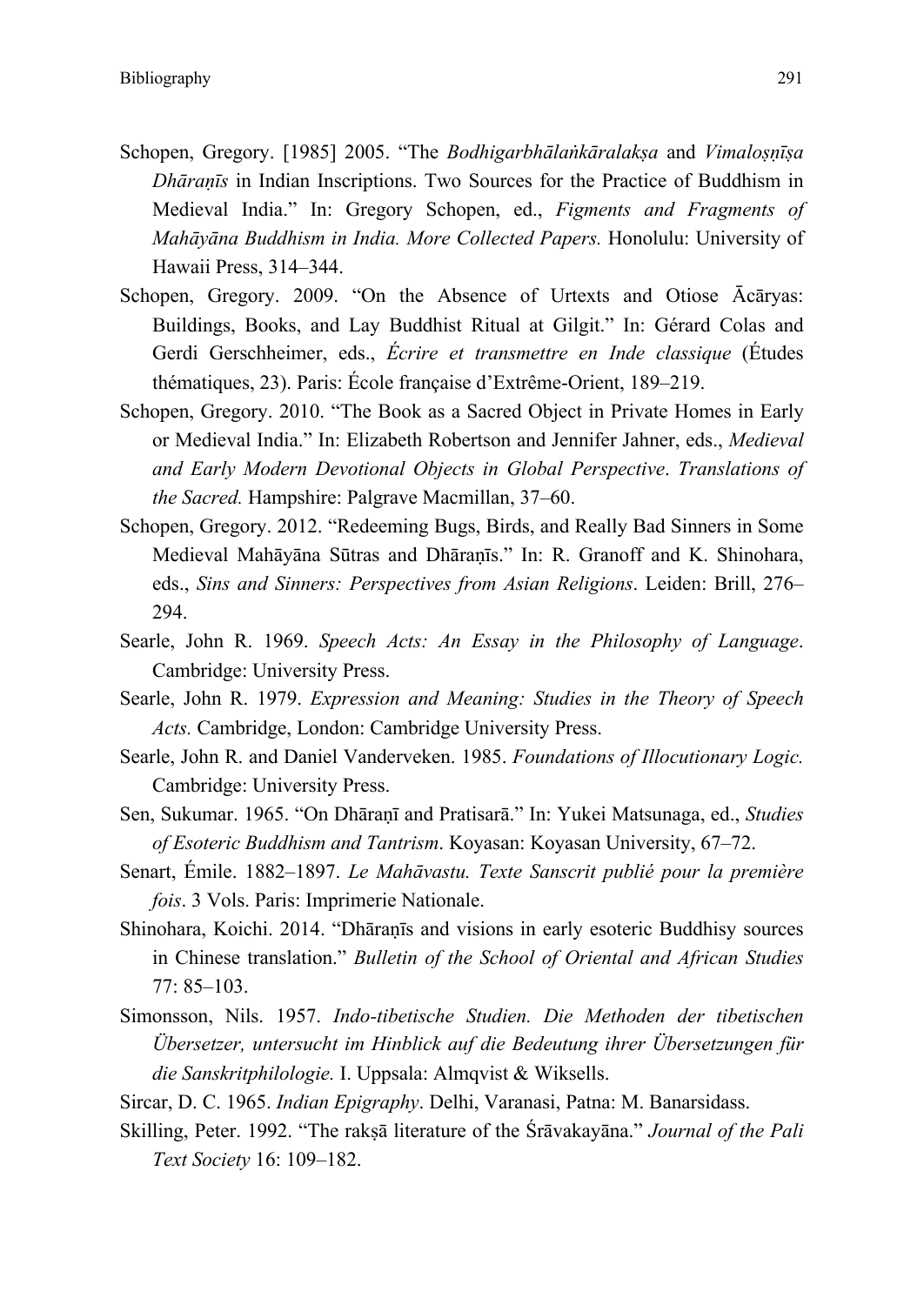- Skilling, Peter, ed. 1994a. *Mahāsūtras: Great Discourses of the Buddha. Volume I: Texts, critical editions of the Tibetan Mahāsūtras with Pāli and Sanskrit counterparts as available* (Sacred Books of the Buddhists, 44)*.* Oxford: The Pali Text Society.
- Skilling, Peter. 1994b. "Kanjur Titles and Colophons." In: Per Kvaerne, ed., *Tibetan Studies: Proceedings of the 6th Seminar of the International Association for Tibetan Studies, Fagernes 1992,* Volume 2. Oslo: The Institute for Comparative Research in Human Culture, 768–780.
- Skilling, Peter. 1997a. *Mahāsūtras: Great Discourses of the Buddha.* Volume II. Parts I and II (Sacred Books of the Buddhists 46). Oxford: The Pali Text Society.
- Skilling, Peter. 1997b. "The Advent of Theravāda Buddhism to Mainland South-east Asia." *Journal of the International Association of Buddhist Studies* 20/1: 93–107.
- Skilling, Peter. 1997c. "New Pāli Inscriptions from South-east Asia." *Journal of the Pali Text Society* 23: 123–157.
- Skilling, Peter. 2001. "Nuns, Laywomen, Donors, Goddesses: Female Roles in Early Indian Buddhism." *Journal of the International Association of Buddhist Studies* 24/2: 241–274.
- Skilling, Peter. 2007. "Zombies and Half-Zombies. Mahāsūtras and Other Protective Measures." *Journal of the Pali Text Society* 29 (Festschrift in honour of the 80<sup>th</sup> birthday of K. R. Norman in 2005 and  $125<sup>th</sup>$  anniversary in 2006 of the founding of the Pali Text Society): 313–330.
- Skilling, Peter. 2015. "An Untraced Buddhist Verse Inscription from (Pen)Insular Southeast Asia." In: D. Christian Lammerts, ed., *Buddhist Dynamics in Premodern and Early Modern Southeast Asia.* Singapore: ISEAS, 18–79.
- Skilling, Peter. 2017. "The Many Lives of Texts. The *Pañcatraya* and the *Māyājāla Sūtra*s." In: Dhammadinnā, ed., *Research on the Madhyama-āgama.* Taipei: Dharma Drum Publishing Corporation, 269–326.
- Skjærvø, Prods Oktor, ed. 2004. *This Most Excellent Shine of Gold, King of Kings of Sutras. The Khotanese Suvarṇabhāsottamasūtra.* Vol. 1 (Sources of oriental languages and literature, 60). Cambridge: The Department of Near Eastern Languages and Civilizations, Harvard University.
- Snellgrove, David L. 2002. *Indo-Tibetan Buddhism: Indian Buddhists and Their Tibetan Successors*. London: Serindia Publications.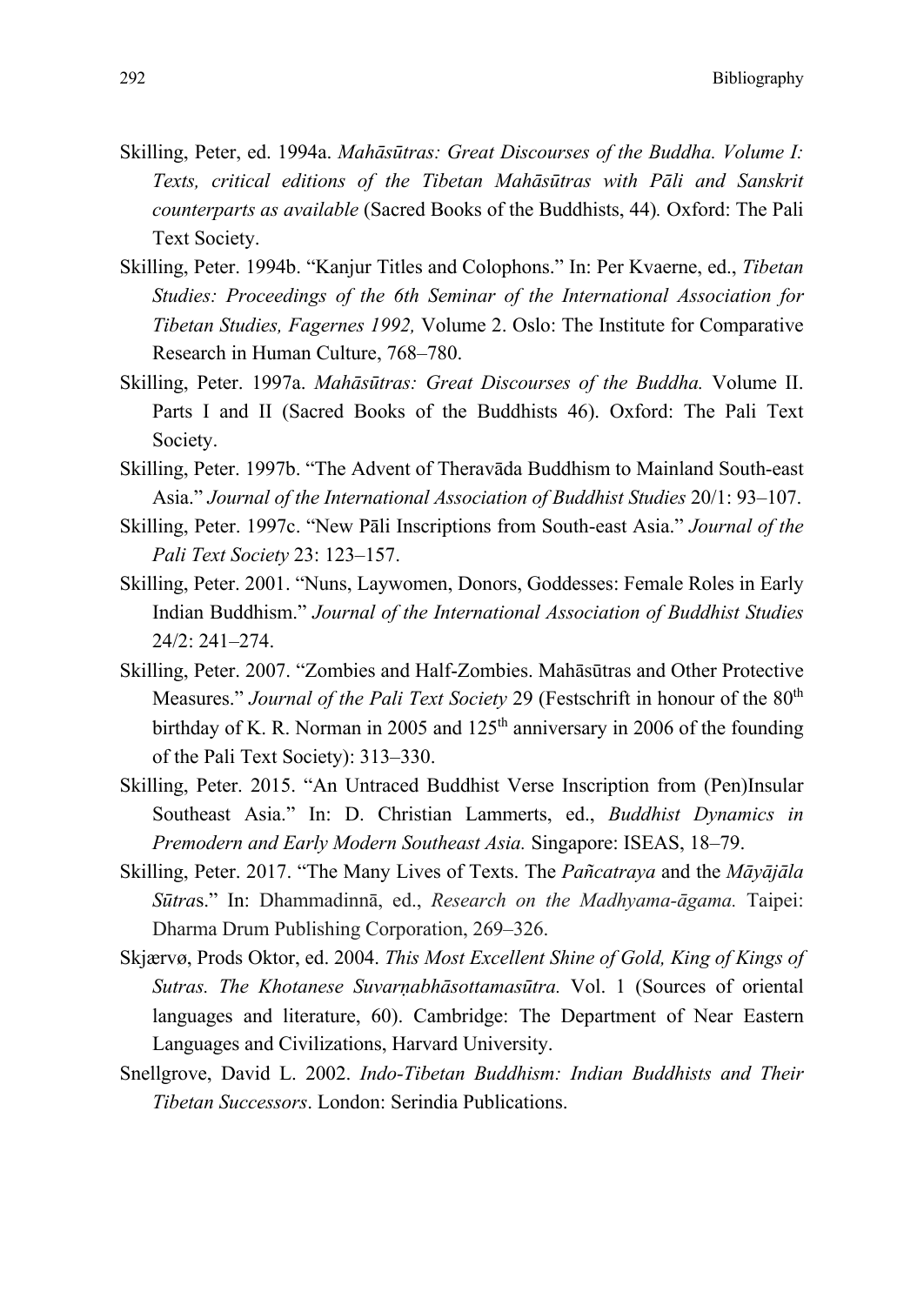- Sørensen, Henrik K. 2006. "The spell of the Great, Golden Peacock Queen: the origin, practices, and lore of an early esoteric Buddhist tradition in China." *Pacific World Journal*, Third Series 8:89–123.
- Sørensen, Henrik. 1991–92. "Typology and Iconography in the Esoteric Buddhist Art of Dunhuang." *Silk Road Art and Archaeology* 2: 285–349.
- Sørensen, Per K., ed. 1986. *Candrakīrti. Triśaraṇasaptati. The Septuagint on the Three Refuges*. Wien: Arbeitskreis für tibetische und buddhistische Studien.
- Staal, Frits. 1989. "Vedic Mantras." Harvey Alper, ed., *Understanding Mantras.*  Albany: State University of New York Press, 48–95.
- Strauch, Ingo.  $2008$ . "The Bajaur Collection of Kharosthi manuscripts a preliminary survey." *Studien zur Indologie und Iranistik* 25: 103–36.
- Strauch, Ingo. 2009. "Two Stamps with the Bodhigarbhālaṃkāralakṣa Dhāraṇī from Afghanistan and Some Further Remarks on the Classification of Objects with the *ye dharmā* Formula." In: Gerd Mevissen and Arundhati Banerji, eds., *Prajñādhara. Essays on Asian Art, History, Epigraphy and Culture in Honour of Gouriswar Bhattacharya.* New Delhi: Kaveri Books, 37–56.
- Strauch, Ingo. 2014. "The evolution of the Buddhist *rakṣā* genre in the light of new evidence from Gandhāra: The \**Manasvi-nāgarāja-sūtra* from the Bajaur Collection of Kharoṣṭhī manuscripts." *Bulletin of the School of Oriental and African Studies* 77: 63–84.
- Strickmann, Michel. 1996. *Mantras et Mandarins. Le Bouddhisme Tantrique en Chine.* Paris: Gallimard.
- Strickmann, Michel. 2002. *Chinese Magical Medicine*. Stanford: University Press.
- Suzuki, Daisetz Z., ed. 1955–1961. *The Tibetan Tripitaka. Peking Edition. Kept in the Library of the Otani University, Kyoto. Reprinted under Supervision of the Otani University, Kyoto*. Tokyo, Kyoto: Tibetan Tripitaka Research Institute.
- Takahata, Kanga, ed. 1954. *Ratnamālāvadāna. A Garland of Precious Gems or a Collection of Edifying Tales, Told in a Metrical Form, Belonging to the Mahāyāna.* Tokyo: The Toyo Bunko Oriental Library.
- Takubo, Shūyo, ed. 1972. *Ārya-Mahā-Māyūrī Vidyā-Rājñī.* Tokyo. Sankibo.
- Tamai, Tatsushi, ed. 2016. *Sanskrit, Gāndhārī and Bactrian Manuscripts in the Hirayama Collection. Facsimile Edition.* Tokyo: The International Research Institute for Advanced Buddhology, Soka University.
- Tauscher, Helmut. 2008. *Catalogue of the Gondhla Proto-Kanjur* (Wiener Studien zur Tibetologie und Buddhismuskunde, 45)*.* Wien: Arbeitskreis für Tibetische und Buddhistische Studien Universität Wien.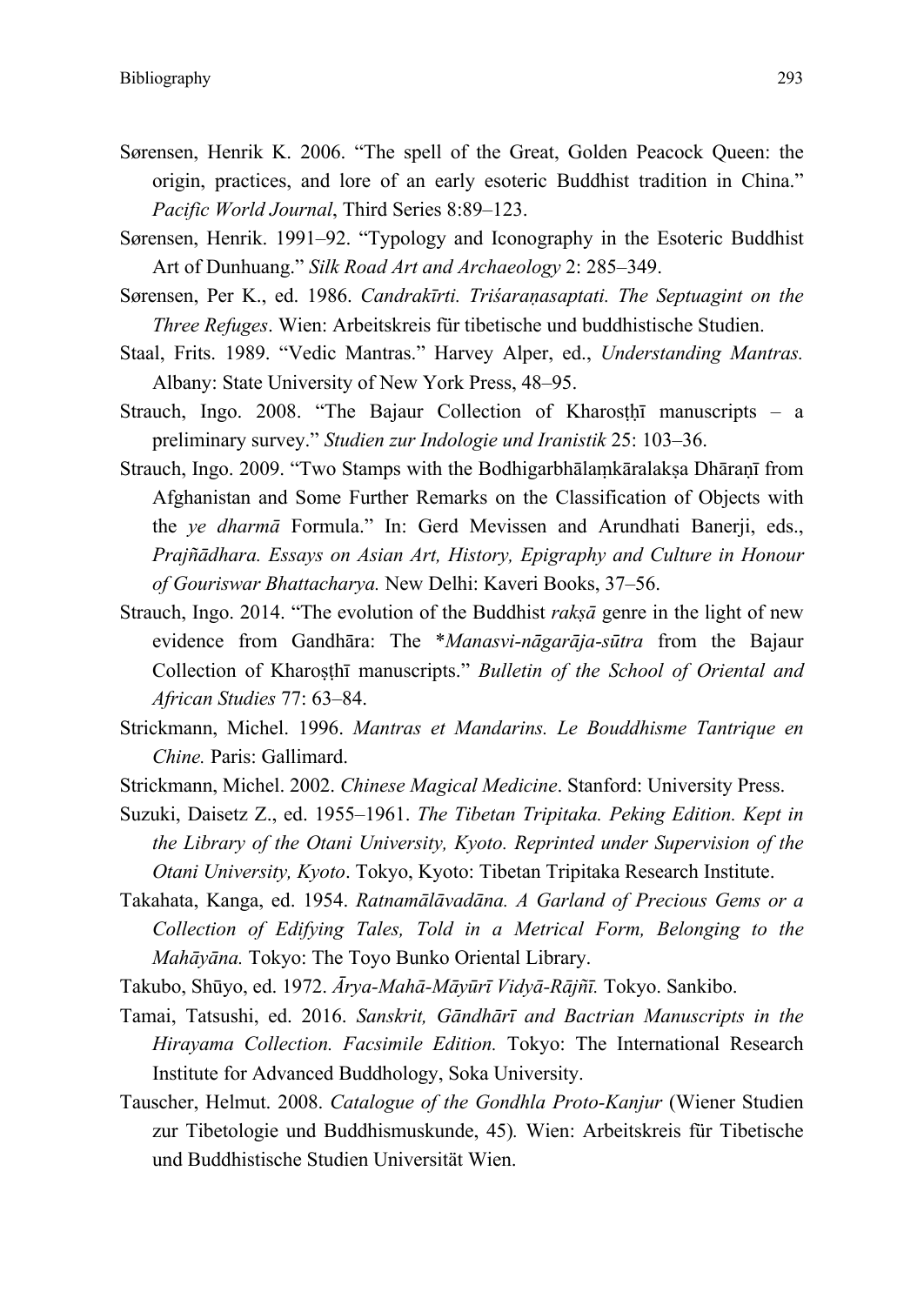294 Bibliography

- Tauscher, Helmut. 2015. "Kanjur." In: Jonathan A. Silk, Oskar von Hinüber and Vincent Eltschinger, eds., *Brill's Encyclopedia of Buddhism. Volume One: Literature and Languages.* Leiden: Brill, 103–111.
- Thanissaro, Bhikku. 2002. *Handful of Leaves. An Anthology.* Vol. 1. Santa Cruz: Sati Centre for Buddhist Studies.
- Tournier, Vincent. 2016. "Protective Verses for Travellers: a Fragment of the *Diśāsauvastika-gāthā*s Related to the Scriptures of the Mahāsāṃghika-Lokottaravādins." In: Jens Braarvig, ed., *Manuscripts in the Schøyen Collection. Buddhist Manuscripts*. Vol. IV. Oslo: Hermes, 407–437.
- Trenckner, V., ed. 1880. *The Milindapañho: Being Dialogues between King Milinda and the Buddhist Sage Nāgasena*. London: Williams and Norgate.
- Tripāṭhī, Chandrabhāl, ed. 1981. "Gilgit Blätter der Mekhalā-dhāraṇī." *Studien zur Indologie und Iranistik* 7: 153–161.
- Tsiang, Katherine R. 2010. "Buddhist Printed Images and Texts of the Eighth-Tenth Centuries. Typologies of Replication and Representation." In: Matthew T. Kapstein and Sam van Schaik, eds., *Esoteric Buddhism at Dunhuang*. Leiden: Brill, 201–252.
- Tucci, Guiseppe. 1985. *Minor Buddhist Texts.* Part 2: *First Bhāvanākrama of Kamalaśīla: Sanskrit and Tibetan Texts with Introduction and English Summary.* Roma: Instituto Italiano per il Medio ed Estremo Oriente.
- Vaidya, B. H. P., ed. 1939. *The Aṣtāngahr̥daya. A Compendium of the Ayurvedic System Composed by Vaghabhaṭa with the Commentaries (Sarvāngasundarā) of Arunadatta and (Āyurvedarasāyana) of Hemādri*. Bombay: Nirṇaya-Sāgar Press.
- Vaidya, P. L., ed. 1960a. *Aṣṭasāhasrikā Prajñāpāramitā with Haribhadra's Commentary called Āloka* (Buddhist Sanskrit Texts, 4)*.* Darbhanga: The Mithila Institute.
- Vaidya, P. L., ed. 1960b. *Saddharmapuṇḍarīkasūtra* (Buddhist Sanskrit Texts, 6). Darbhanga: The Mithila Institute.
- Vaidya, P. L., ed. 1963. *Saddharmalaṅkāvatārasūtram* (Buddhist Sanskrit Texts, 3). Darbhanga: The Mithila Institute.
- Vaidya, P. L., ed. 1964. *Āryamañjuśrīmūlakalpa* (Buddhist Sanskrit Texts, 18). Darbhanga: The Mithila Institute.
- Vogel, Claus. 1985. "Bu-ston on the Schism of the Buddhist Church and on the Doctrinal Tendencies of Buddhist Scriptures. Translated from Tibetan." In: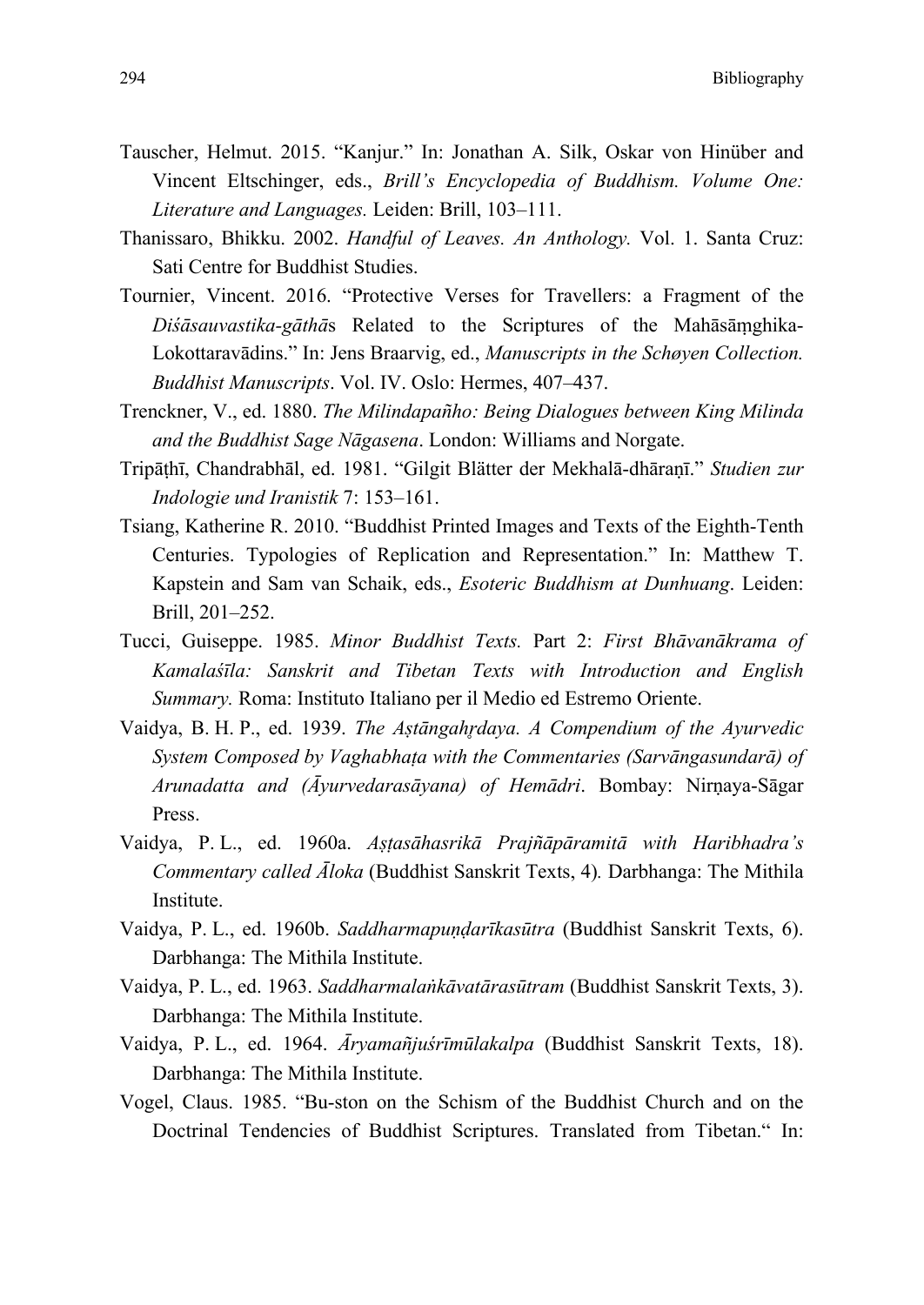Heinz Bechert, ed., *Zur Schulzugehörigkeit von Werken der Hīnayāna-Literatur*. Erster Teil. Göttingen: Vandenhoeck & Ruprecht, 104–110.

- Waddell, Laurence A. 1912. "The Dhāraṇī cult in Buddhism, its origin, deified literature and images." *Ostasiatische Zeitschrift*: 155–195.
- Waddell, Laurence A. 1914. "'Dhāranī' or Indian Buddhist Protective Spells." *Indian Antiquary* 43: 37–95.
- Waldschmidt, Ernst. 1958. "Ein zweites Daśabalasūtra." *Mitteilungen des Instituts für Orientforschung* 6: 382–405.
- Waldschmidt, Ernst. 1967a. "Das Paritta. Eine magische Zeremonie der buddhistischen Priester auf Ceylon." In: Heinz Bechert, ed., *Von Ceylon bis Turfan. Schriften zur Geschichte, Literatur, Religion und Kunst des indischen Kulturraumes von Ernst Waldschmidt, Festgabe zum 70. Geburtstag am 15. Juli 1967.* Göttingen: Vandenhoeck & Ruprecht, 479–487.
- Waldschmidt, Ernst. [1957] 1967b. "Das Upasenasūtra, ein Zauber gegen Schlangenbiß aus dem Saṃyuktāgama." In: Heinz Bechert, ed., *Von Ceylon bis Turfan. Schriften zur Geschichte, Literatur, Religion und Kunst des indischen Kulturraumes.* Göttingen: Vandenhoeck & Ruprecht, 329–346.
- Waldschmidt, Ernst. [1959] 1967c. "Kleine Brāhmi-Schriftrolle." In: Heinz Bechert, ed., *Von Ceylon bis Turfan. Schriften zur Geschichte, Literatur, Religion und Kunst des indischen Kulturraumes.* Göttingen: Vandenhoeck & Ruprecht, 371– 395.
- Waldschmidt, Ernst. [1932] 1979. *Bruchstücke buddhistischer Sūtras aus dem zentralasiatischen Sanskritkanon* (Monographien zur indischen Archäologie, Kunst und Philologie, 2. Kleinere Sanskrittexte, Heft 4). Wiesbaden: Franz Steiner Verlag.
- Waldschmidt, Ernst. 1980. "Central Asian Sūtra Fragments and their Relation to the Chinese Āgamas." In: Heinz Bechert, ed., *Die Sprache der ältesten buddhistischen Überlieferung.* (Symposien zur Buddhismusforschung, II). Göttingen: Abhandlungen der Akademie der Wissenschaften, 136–174.
- Waldschmidt, Ernst et al., eds. 1965–1971. *Sanskrithandschriften aus den Turfanfunden,* vols. I–III (Verzeichnis der orientalischen Handschriften, X). Wiesbaden, Stuttgart: Franz Steiner Verlag.
- Waldschmidt, Ernst and Lore Sander, eds. 1980–1985. *Sanskrithandschriften aus den Turfanfunden,* vols. IV–V (Verzeichnis der orientalischen Handschriften, X). Wiesbaden, Stuttgart: Franz Steiner Verlag.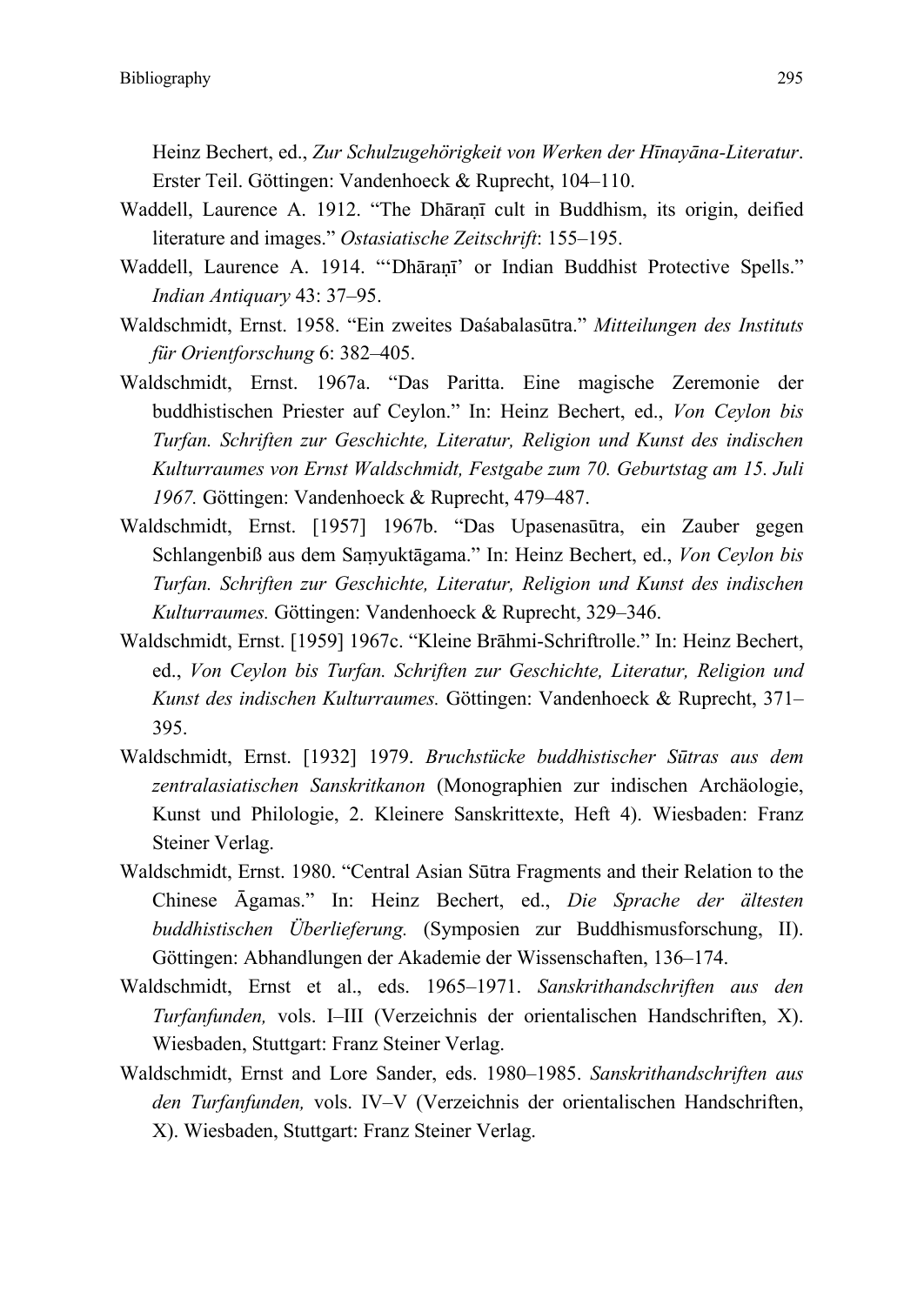- Walleser, Max and Hermann Kopp, eds. 1967. *Manorathapūraṇī. Buddhaghosa's commentary on the Aṅguttara-nikāya*. Vol. 2. London: Pali Text Society.
- Wayman, Alex. 1984a. "The Hindu-Buddhist Rite of Truth an Interpretation." In: George Elder, ed., *Buddhist Insight. Essays by Alex Wayman.* Delhi, Varanasi: M. Banarsidass,
- Wayman, Alex. 1984b. "The Significance of Mantras, from the Veda down to Buddhist Tantric Practice." In: George Elder, ed., *Buddhist Insight: Essays by Alex Wayman*. Delhi, Varanasi: M. Banarsidass, 413–430.
- Wayman, Alex. 1989. "Doctrinal Affiliation of the Buddhist Master Asaṅga." In: N. H. Samtani and H. S. Prasad, eds., *Amalā Prajñā: Aspects of Buddhist Studies, Professor P. V. Bapat Felicitation Volume* (Bibliotheca Indo-Buddhica 63). Delhi: Sri Satguru Publications, 201–221.
- Weinstein, Stanley. 1987. *Buddhism under the T'ang.* Cambridge: University Press.
- Wilke, Annette; Moebus, Oliver. 2011: *Sound and Communication. An Aesthetic Cultural History of Sanskrit Hinduism*. Berlin: De Gruyter.
- Wille, Klaus. 1996. "Die Hoernle-Fragmente in der Turfan-Sammlung (Berlin)." In: Ronald Emmerick, Werner Sundermann, Ingrid Warnke and Peter Zieme, eds., *Turfan, Khotan und Dunhuang: Vorträge der Tagung "Annemarie v. Gabain und die Turfanforschung", veranstaltet von der Berlin-Brandenburgischen Akademie der Wissenschaften in Berlin (9.–12.12.1994)* (Berichte und Abhandlungen. Hrsg. von der BBAW. Sonderheft 1)*.* Berlin, 385–408.
- Wille, Klaus, ed. 2008–2017. *Sanskrithandschriften aus den Turfanfunden,* vols. X– XII (Verzeichnis der orientalischen Handschriften, X). Wiesbaden, Stuttgart: Franz Steiner Verlag.
- Wille, Klaus. 2014. "Survey of the Sanskrit Manuscripts in the Turfan Collection." In: Paul Harrison and Jens-Uwe Hartmann, eds., *From Birch Bark to Digital Data: Recent Advances in Buddhist Manuscript Research. Papers Presented at the Conference Indic Buddhist Manuscripts: The State of the Field, Stanford, June 15–19 2009* (Beiträge zur Kultur- und Geistesgeschichte Asiens, 80; Denkschriften der philosophisch- historischen Klasse, 460). Wien: Österreichische Akademie der Wissenschaften, 187–211.
- Wille, Klaus and Heinz Bechert, eds. 1989–2004. *Sanskrithandschriften aus den Turfanfunden,* vols. VI–IX (Verzeichnis der orientalischen Handschriften, X). Wiesbaden, Stuttgart: Franz Steiner Verlag.
- Willis, Michael. 2016. "Protective Goddesses in the Service of Buddhism. A Sculpture from Andhra in the British Museum." In: Akira Shimada and Michael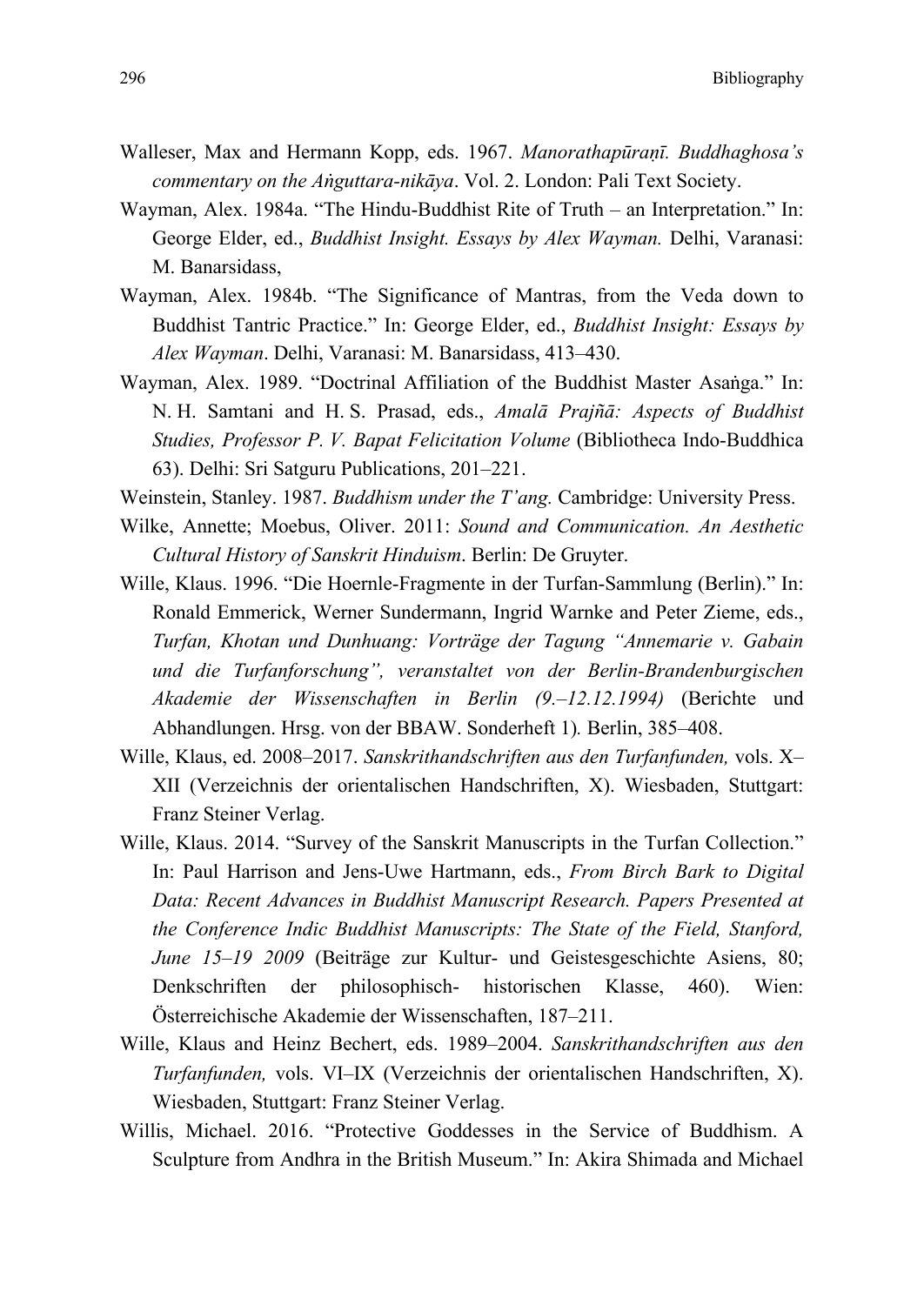Willis, eds., *Amaravati: The Art of an Early Buddhist Monument in Context*. London: The British Museum, 97–100.

- Winternitz, Moritz. 1912. "Beiträge zur buddhistischen Sanskritliteratur." *Wiener Zeitschrift für die Kunde des Morgenlandes* 26: 237–252.
- Witzel, Michael. 1987. "The Case of the Shattered Head." *Studien zur Indologie und Iranistik* 13: 363–415.
- Wogihara, U., ed. 1932–1935. *Abhisamayālaṃkārālokā Prajñāpāramitāvyākhyā. The work of Haribhadra*. Tokyo: The Toyo Bunko.
- Wylie, Turrell. 1959. "A standard system of Tibtan Transcription." *Harvard Journal of Asiatic Studies* 22: 261–267.
- Wynne, Alexander. 2008. "On the Sarvāstivādins and Mūlasarvāstivādins." *Indian International Journal of Buddhist Studies* 9: 243–266.
- Yakup, Abdurishid. 2006. *Dišastvustik, Eine altuigurische Bearbeitung einer Legende aus dem Catuṣpariṣat-sūtra.* Wiesbaden: Harrassowitz.
- Zin, Monika. 2006. *Mitleid und Wunderkraft. Schwierige Bekehrungen und ihre Ikonographie im indischen Buddhismus.* Wiesbaden: Harrassowitz Verlag.
- Zinkgräf, Willi. 1940. *Vom Divyāvadāna zur Avadāna-Kalpalatā: Ein Beitrag zur Geschichte eines Avadāna* (Materialen zur Kunde des Buddhismus, 21). Heidelberg.
- Zongtse, Champa Thupten and Siglinde Dietz, eds. 1990. *Udānavarga. Band III: Der tibetische Text* (Abhandlungen der Akademie der Wissenschaften in Göttingen, Philologisch-historische Klasse 3. Folge, Nr. 187)*.* Göttingen: Vandenhoeck & Ruprecht.
- Zysk, Kenneth G. 1989. "Mantra in Āyurveda: A Study of the Use of Magico-Religious Speech in Ancient Indian Medicine." In: Harvey Alper, ed., *Understanding Mantras.* Albany: State University of New York Press, 123–143.
- Zysk, Kenneth G. 1991. *Asceticism and Healing in Ancient India: Medicine in the Buddhist Monastery.* New York: Oxford University Press.